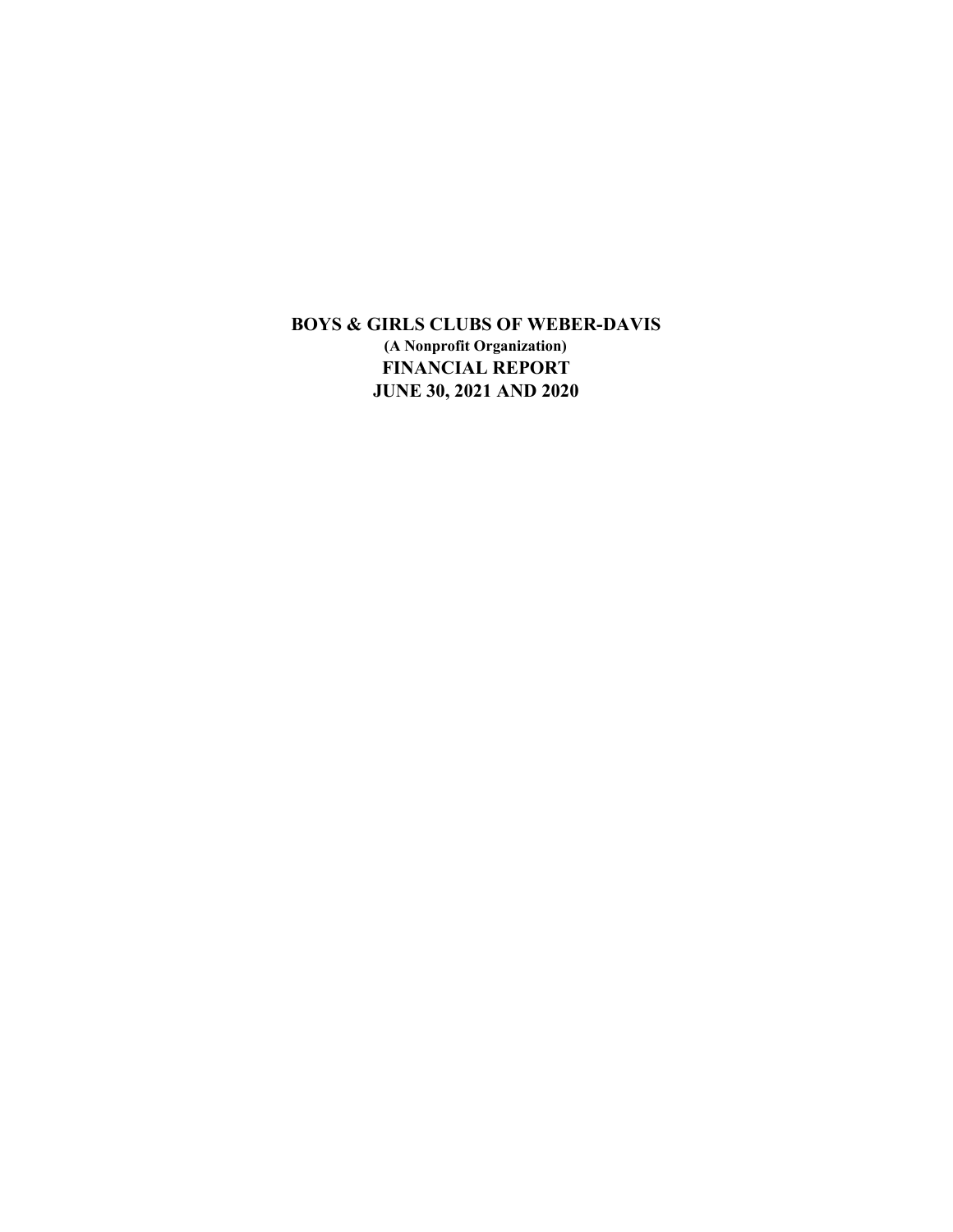# **TABLE OF CONTENTS**

| <b>AUDIT REPORTS</b>                                                                                                                                                                                                                                                                             |  |
|--------------------------------------------------------------------------------------------------------------------------------------------------------------------------------------------------------------------------------------------------------------------------------------------------|--|
| $\mathbf{v}$ and $\mathbf{v}$ and $\mathbf{v}$ and $\mathbf{v}$ and $\mathbf{v}$ and $\mathbf{v}$ and $\mathbf{v}$ and $\mathbf{v}$ and $\mathbf{v}$ and $\mathbf{v}$ and $\mathbf{v}$ and $\mathbf{v}$ and $\mathbf{v}$ and $\mathbf{v}$ and $\mathbf{v}$ and $\mathbf{v}$ and $\mathbf{v}$ and |  |

| Independent Auditor's Report on Internal Control over Financial             |
|-----------------------------------------------------------------------------|
| Reporting and on Compliance and Other Matters Based on an Audit of          |
| Financial Statements Performed in Accordance with Government                |
|                                                                             |
| Independent Auditor's Report on Compliance for Each Major Program           |
| and Internal Control Over Compliance Required by the Uniform Guidance 20-21 |
|                                                                             |
|                                                                             |
|                                                                             |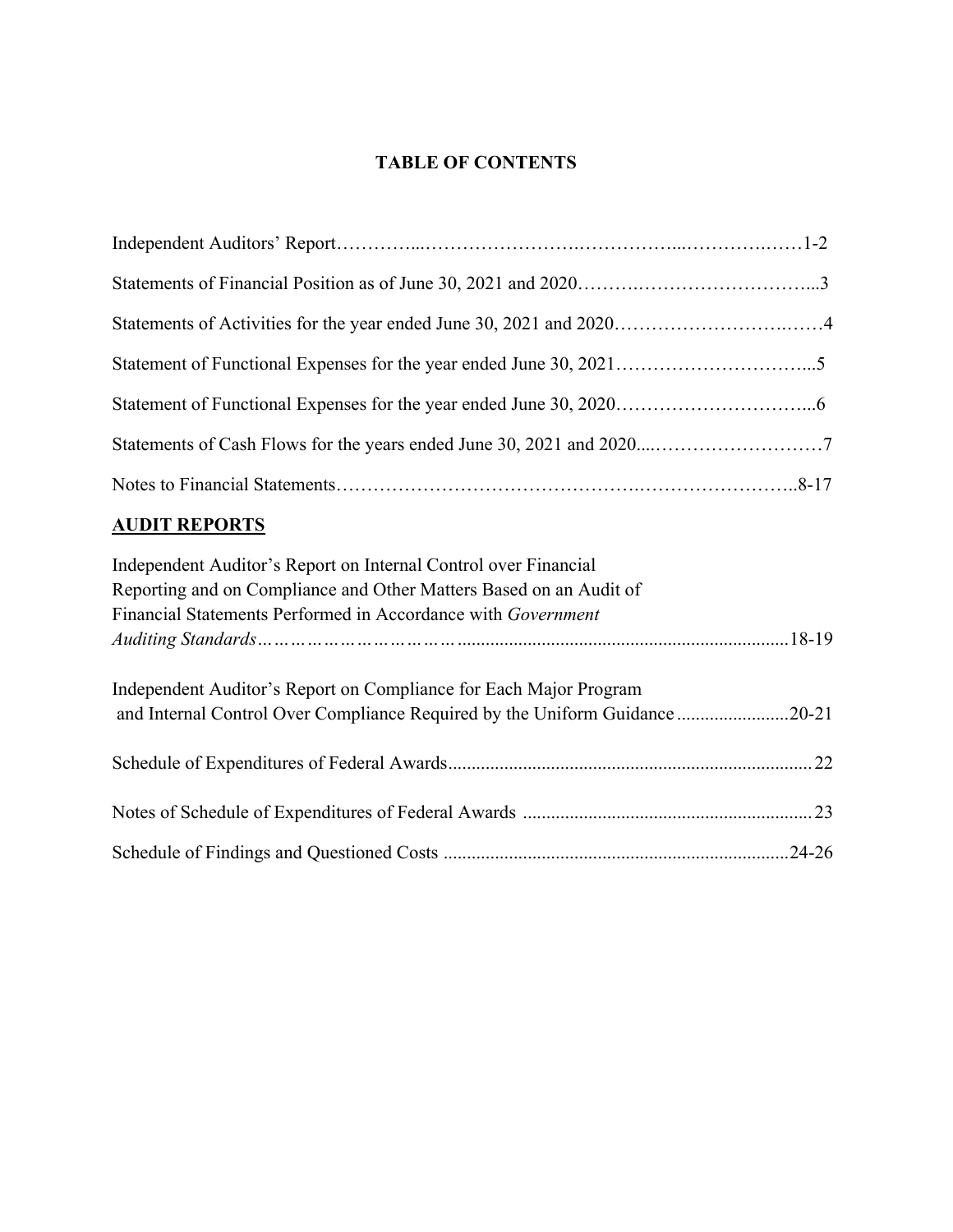

### **INDEPENDENT AUDITOR'S REPORT**

To the Board of Trustees and management of Boys & Girls Clubs of Weber-Davis

#### **Report on the Financial Statements**

We have audited the accompanying financial statements of Boys & Girls Clubs of Weber-Davis (a nonprofit organization), which comprise the statement of financial position as of June 30, 2021, and the related statement of activities, functional expenses, and cash flows for the year then ended, and the related notes to the financial statements.

#### *Management's Responsibility for the Financial Statements*

Management is responsible for the preparation and fair presentation of these financial statements in accordance with accounting principles generally accepted in the United States of America; this includes the design, implementation, and maintenance of internal control relevant to the preparation and fair presentation of financial statements that are free from material misstatement, whether due to fraud or error.

#### *Auditor's Responsibility*

Our responsibility is to express an opinion on these financial statements based on our audit. We conducted our audit in accordance with auditing standards generally accepted in the United States of America and the standards applicable to financial audits contained in *Government Auditing Standards*, issued by the Comptroller General of the United States. Those standards require that we plan and perform the audit to obtain reasonable assurance about whether the financial statements are free from material misstatement.

An audit involves performing procedures to obtain audit evidence about the amounts and disclosures in the financial statements. The procedures selected depend on the auditor's judgment, including the assessment of the risks of material misstatement of the financial statements, whether due to fraud or error. In making those risk assessments, the auditor considers internal control relevant to the entity's preparation and fair presentation of the financial statements in order to design audit procedures that are appropriate in the circumstances, but not for the purpose of expressing an opinion on the effectiveness of the entity's internal control. Accordingly, we express no such opinion. An audit also includes evaluating the appropriateness of accounting policies used and the reasonableness of significant accounting estimates made by management, as well as evaluating the overall presentation of the financial statements.

We believe that the audit evidence we have obtained is sufficient and appropriate to provide a basis for our audit opinion.

#### *Opinion*

In our opinion, the financial statements referred to above present fairly, in all material respects, the financial position of Boys & Girls Clubs of Weber-Davis as of June 30, 2021, and the changes in its net assets and its cash flows for the year then ended in accordance with accounting principles generally accepted in the United States of America.

## ROYCE J. RICHARDS, J.D., CPA | RYAN R. CHILD, CPA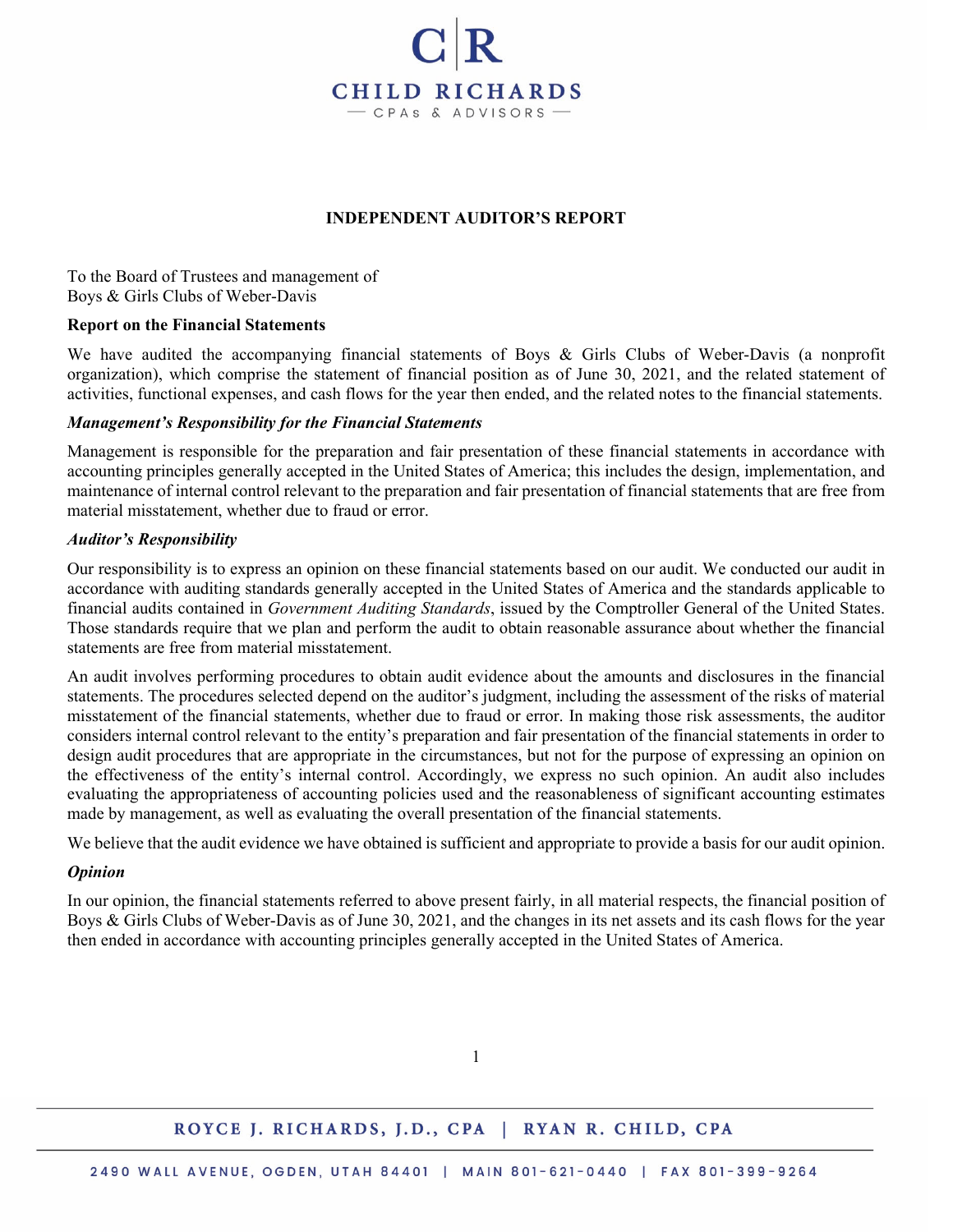#### **Prior Period Financial Statements**

The financial statements of Boys & Girls Clubs of Weber-Davis as of June 30, 2020, were audited by other auditors whose report dated September 11, 2020, expressed an unmodified opinion on those statements.

#### *Other Matters*

#### *Other Information*

Our audit was conducted for the purpose of forming an opinion on the financial statements as a whole. The accompanying schedule of expenditures of federal awards, as required by Title 2 U.S. *Code of Federal Regulations* Part 200, *Uniform Administrative Requirements, Cost Principles, and Audit Requirements for Federal Awards*, is presented for purposes of additional analysis and is not a required part of the financial statements. Such information is the responsibility of management and was derived from and relates directly to the underlying accounting and other records used to prepare the financial statements. The information has been subjected to the auditing procedures applied in the audit of the financial statements and certain additional procedures, including comparing and reconciling such information directly to the underlying accounting and other records used to prepare the financial statements or to the financial statements themselves, and other additional procedures in accordance with auditing standards generally accepted in the United States of America. In our opinion, the information is fairly stated, in all material respects, in relation to the financial statements as a whole.

#### **Other Reporting Required by** *Government Auditing Standards*

In accordance with *Government Auditing Standards*, we have also issued our report dated November 10, 2021, on our consideration of Boys & Girls Clubs of Weber-Davis's internal control over financial reporting and on our tests of its compliance with certain provisions of laws, regulations, contracts, and grant agreements and other matters. The purpose of that report is solely to describe the scope of our testing of internal control over financial reporting and compliance and the results of that testing, and not to provide an opinion on the effectiveness of Boys & Girls Clubs of Weber-Davis's internal control over financial reporting or on compliance. That report is an integral part of an audit performed in accordance with *Government Auditing Standards* in considering Boys & Girls Clubs of Weber-Davis's internal control over financial reporting and compliance.

#### **Emphasis of Matter**

As discussed in the notes to the financial statements, on July 1, 2020, the organization adopted Financial Accounting Standards Board Update (ASU) No. 2014-09, *Revenue from Contracts with Customers (Topic 606)*, ASU No 606. Our opinion is not modified with respect to these matters.

Child, Richards CPAs & Advisors

Ogden, Utah November 10, 2021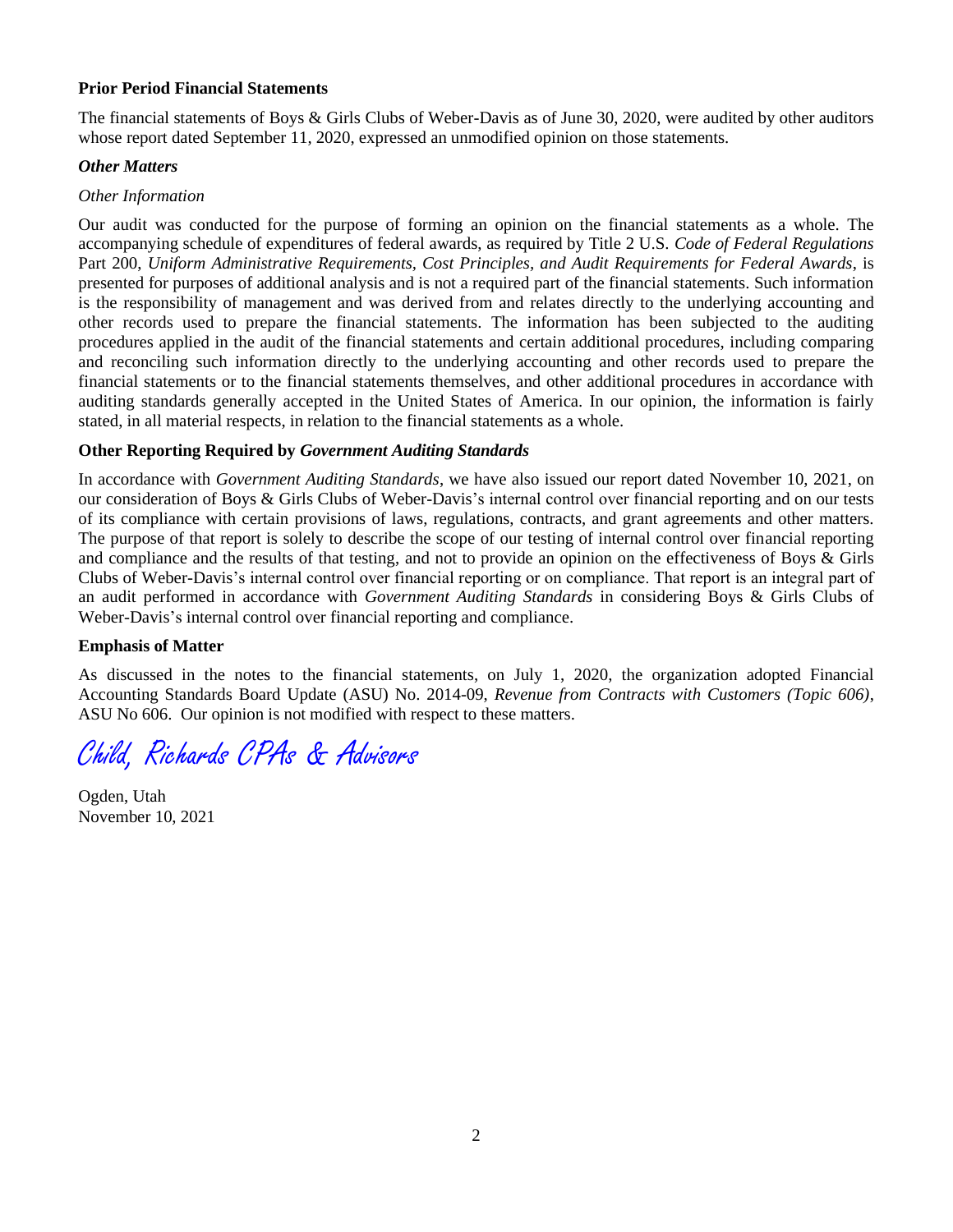# **BOYS & GIRLS CLUBS OF WEBER-DAVIS STATEMENTS OF FINANCIAL POSITION JUNE 30, 2021 AND 2020**

| <b>ASSETS</b>                           | 2021            |                           | 2020                         |
|-----------------------------------------|-----------------|---------------------------|------------------------------|
| Current assets                          |                 |                           |                              |
| Cash and cash equivalents               | \$<br>617,637   | \$                        | 436,421                      |
| Restricted cash                         | 35,184          |                           | 35,050                       |
| Grants receivable                       | 215,845         |                           | 222,871                      |
| Prepaid expenses                        | 48,674          |                           | $\qquad \qquad \blacksquare$ |
| Total current assets                    | 917,340         |                           | 694,342                      |
| Furniture, equipment and software       |                 |                           |                              |
| Furniture, equipment and software       | 213,773         |                           | 205,335                      |
| Less: accumulated depreciation          | (143,984)       |                           | (156, 192)                   |
| Total furniture, equipment and software | 69,789          |                           | 49,143                       |
| Other assets:                           |                 |                           |                              |
| Prepaid expenses                        | 47,625          |                           |                              |
| Restricted cash for Layton expansion    | 50,050          |                           |                              |
| Investment                              | 500             |                           | 500                          |
| Total other assets                      | 98,175          |                           | 500                          |
| <b>TOTAL ASSETS</b>                     | 1,085,304       | \$                        | 743,985                      |
| <b>LIABILITIES AND NET ASSETS</b>       |                 |                           |                              |
| <b>Current liabilities</b>              |                 |                           |                              |
| Accounts payable                        | \$<br>42,085    | \$                        | 64,509                       |
| Accrued expenses                        | 43,000          |                           | 22,370                       |
| Deferred revenue                        |                 |                           |                              |
| Refundable advance, PPP loan            |                 |                           | 174,255                      |
| Total current liabilities               | 85,085          |                           | 261,134                      |
| Long-term liabilities                   |                 |                           |                              |
| Building loan                           |                 |                           |                              |
| Total long-term liabilities             |                 |                           |                              |
| <b>TOTAL LIABILITIES</b>                | 85,085          |                           | 261,134                      |
| Net assets                              |                 |                           |                              |
| Without donor restrictions:             | 914,985         |                           | 437,801                      |
| With donor restrictions                 | 85,234          |                           | 45,050                       |
| Total net assets                        | 1,000,219       |                           | 482,851                      |
| TOTAL LIABILITIES AND NET ASSETS        | \$<br>1,085,304 | $\boldsymbol{\mathsf{S}}$ | 743,985                      |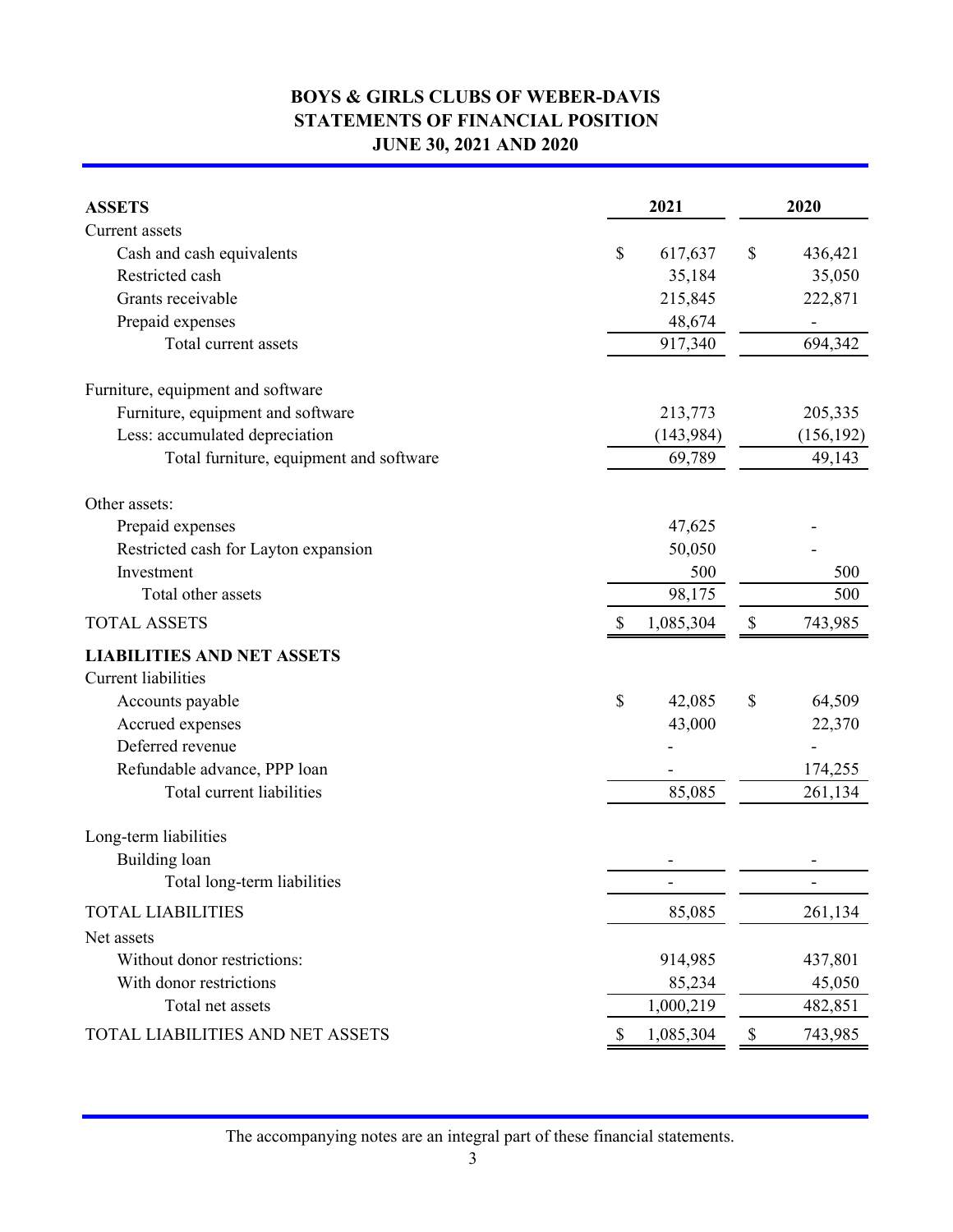## **BOYS & GIRLS CLUBS OF WEBER-DAVIS STATEMENTS OF ACTIVITIES FOR THE YEAR ENDED JUNE 30, 2021 AND 2020**

|                                                                                                              | 2021            | 2020                      |
|--------------------------------------------------------------------------------------------------------------|-----------------|---------------------------|
| <b>CHANGES IN NET ASSETS WITHOUT DONOR RESTRICTIONS:</b>                                                     |                 |                           |
| <b>REVENUE AND SUPPORT</b>                                                                                   |                 |                           |
| Donated materials and services                                                                               | \$<br>943,486   | \$<br>698,877             |
| Grants and governmental assistance                                                                           | 1,464,761       | 902,711                   |
| Public support                                                                                               | 63,423          | 297,497                   |
| Other income                                                                                                 | 8,716           | 515                       |
| TOTAL REVENUE AND SUPPORT OTHER THAN FUNDRAISING                                                             | 2,480,386       | 1,899,600                 |
| Net assets released from restrictions                                                                        |                 | 49,450                    |
| Fundraising:                                                                                                 |                 |                           |
| Event income                                                                                                 | 203,024         | 279,610                   |
| Total support from fundraising                                                                               | 203,024         | 279,610                   |
| <b>TOTAL REVENUE AND SUPPORT</b>                                                                             | 2,683,410       | 2,228,660                 |
| <b>EXPENSES</b><br>Program expenses                                                                          | 1,946,363       | 1,899,051                 |
| Fundraising                                                                                                  | 186,011         | 230,777                   |
| Administration                                                                                               | 73,852          | 62,183                    |
| <b>TOTAL EXPENSES</b>                                                                                        | 2,206,226       | 2,192,011                 |
| CHANGE IN NET ASSETS WITHOUT DONOR RESTRICTIONS                                                              | 477,184         | 36,649                    |
| <b>CHANGES IN NET ASSETS WITH DONOR RESTRICTIONS:</b>                                                        |                 |                           |
| <b>REVENUE AND SUPPORT</b><br>Grants, foundation and public support<br>Net assets released from restrictions | \$<br>40,184    | \$<br>62,672<br>(49, 450) |
|                                                                                                              |                 |                           |
| TOTAL REVENUE AND SUPPORT OTHER THAN FUNDRAISING                                                             | 40,184          | 13,222                    |
| TOTAL CHANGE IN NET ASSETS                                                                                   | 517,368         | 49,871                    |
| NET ASSETS, BEGINNING OF YEAR                                                                                | 482,851         | 432,980                   |
| NET ASSETS, END OF YEAR                                                                                      | \$<br>1,000,219 | \$<br>482,851             |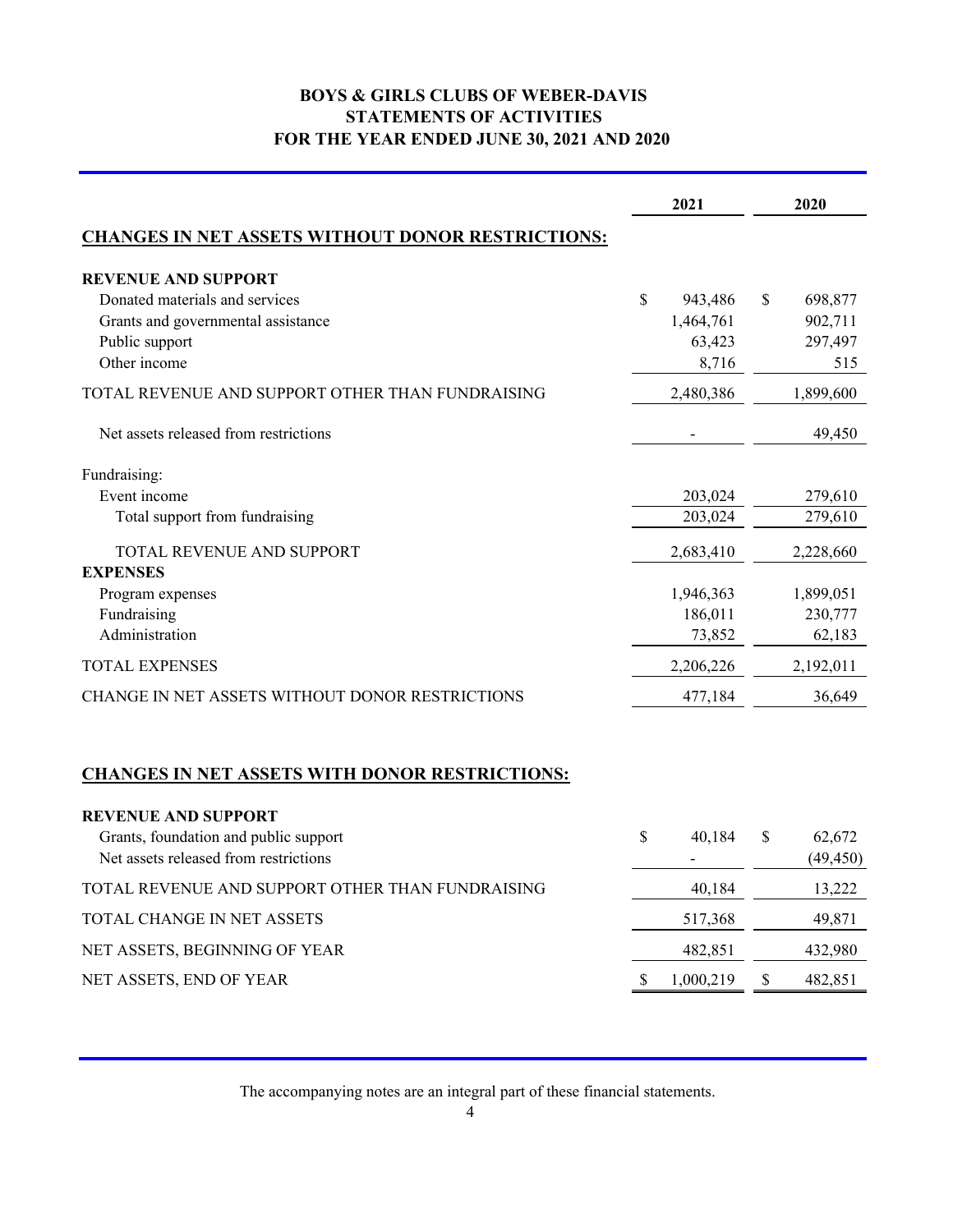## **STATEMENT OF FUNCTIONAL EXPENSES FOR THE YEAR ENDED JUNE 30, 2021 BOYS & GIRLS CLUBS OF WEBER-DAVIS**

|                            |               | <b>Support Services</b> |                |               |                       |
|----------------------------|---------------|-------------------------|----------------|---------------|-----------------------|
|                            | Programs and  |                         | General and    |               |                       |
|                            | Services      | Fundraising             | Administrative |               | <b>Total Expenses</b> |
| Salaries and wages         | \$<br>786,369 | \$<br>52,416            | \$<br>49,783   | $\mathcal{S}$ | 888,568               |
| Payroll taxes and benefits | 117,847       | 6,336                   | 2,534          |               | 126,717               |
| Program costs              | 177,779       |                         |                |               | 177,779               |
| Fundraising events         |               | 93,260                  |                |               | 93,260                |
| Training and travel        | 10,234        |                         | 1,137          |               | 11,371                |
| Insurance                  | 31,991        | 340                     | 1,702          |               | 34,033                |
| Telephone                  | 10,934        |                         | 575            |               | 11,509                |
| Depreciation               | 19,937        | 212                     | 1,061          |               | 21,210                |
| Professional services      | 152,279       | 1,620                   | 8,100          |               | 161,999               |
| Office supplies            | 5,597         | 60                      | 298            |               | 5,954                 |
| Facilities/maintenance     | 43,523        | 463                     | 2,315          |               | 46,301                |
| Rent                       | 588,178       | 31,286                  | 6,257          |               | 625,721               |
| Miscellaneous              | 1,696         | 18                      | 90             |               | 1,804                 |
| Total functional expenses  | 1,946,363     | \$<br>186,011           | \$<br>73,852   | S             | 2,206,226             |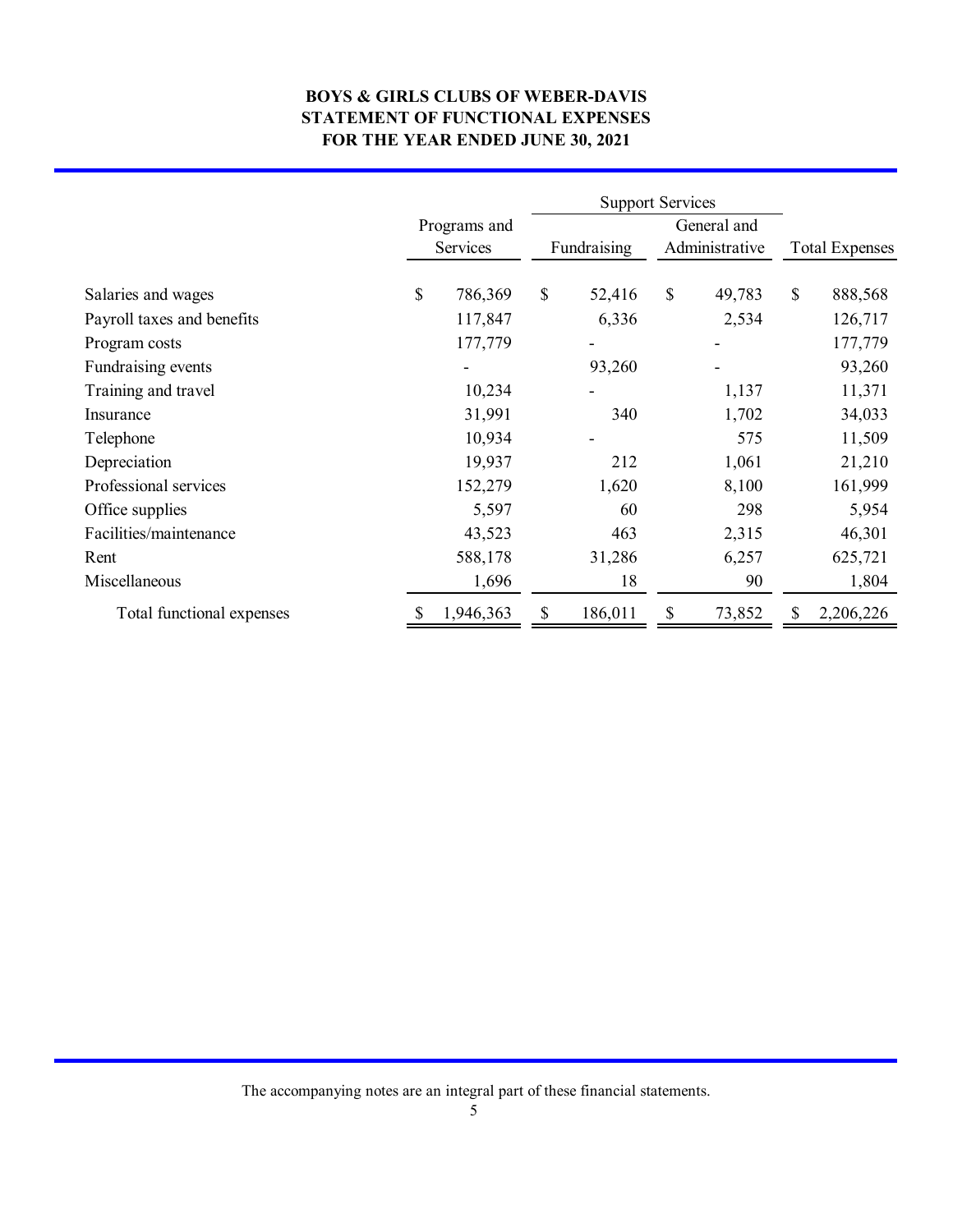## **BOYS & GIRLS CLUBS OF WEBER-DAVIS STATEMENT OF FUNCTIONAL EXPENSES FOR THE YEAR ENDED JUNE 30, 2020**

|                            |               | <b>Support Services</b> |             |    |                |    |                       |
|----------------------------|---------------|-------------------------|-------------|----|----------------|----|-----------------------|
|                            | Programs and  |                         |             |    | General and    |    |                       |
|                            | Services      |                         | Fundraising |    | Administrative |    | <b>Total Expenses</b> |
|                            |               |                         |             |    |                |    |                       |
| Salaries and wages         | \$<br>874,422 | \$                      | 46,512      | \$ | 9,302          | \$ | 930,236               |
| Payroll taxes and benefits | 61,312        |                         | 3,261       |    | 652            |    | 65,225                |
| Program costs              | 25,100        |                         |             |    |                |    | 25,100                |
| Fundraising events         |               |                         | 171,576     |    |                |    | 171,576               |
| Training and travel        | 33,994        |                         |             |    | 3,777          |    | 37,771                |
| Insurance                  | 25,535        |                         | 272         |    | 1,358          |    | 27,165                |
| Bank fees                  | 6,237         |                         |             |    | 693            |    | 6,930                 |
| Telephone                  | 11,777        |                         |             |    | 620            |    | 12,397                |
| Depreciation               | 9,824         |                         | 105         |    | 523            |    | 10,452                |
| Professional services      | 131,102       |                         | 1,395       |    | 6,974          |    | 139,471               |
| Office supplies            | 101,832       |                         | 1,083       |    | 5,417          |    | 108,332               |
| Rent                       | 611,668       |                         | 6,507       |    | 32,536         |    | 650,711               |
| Miscellaneous              | 6,248         |                         | 66          |    | 331            |    | 6,645                 |
| Total functional expenses  | 1,899,051     | \$                      | 230,777     | \$ | 62,183         | S  | 2,192,011             |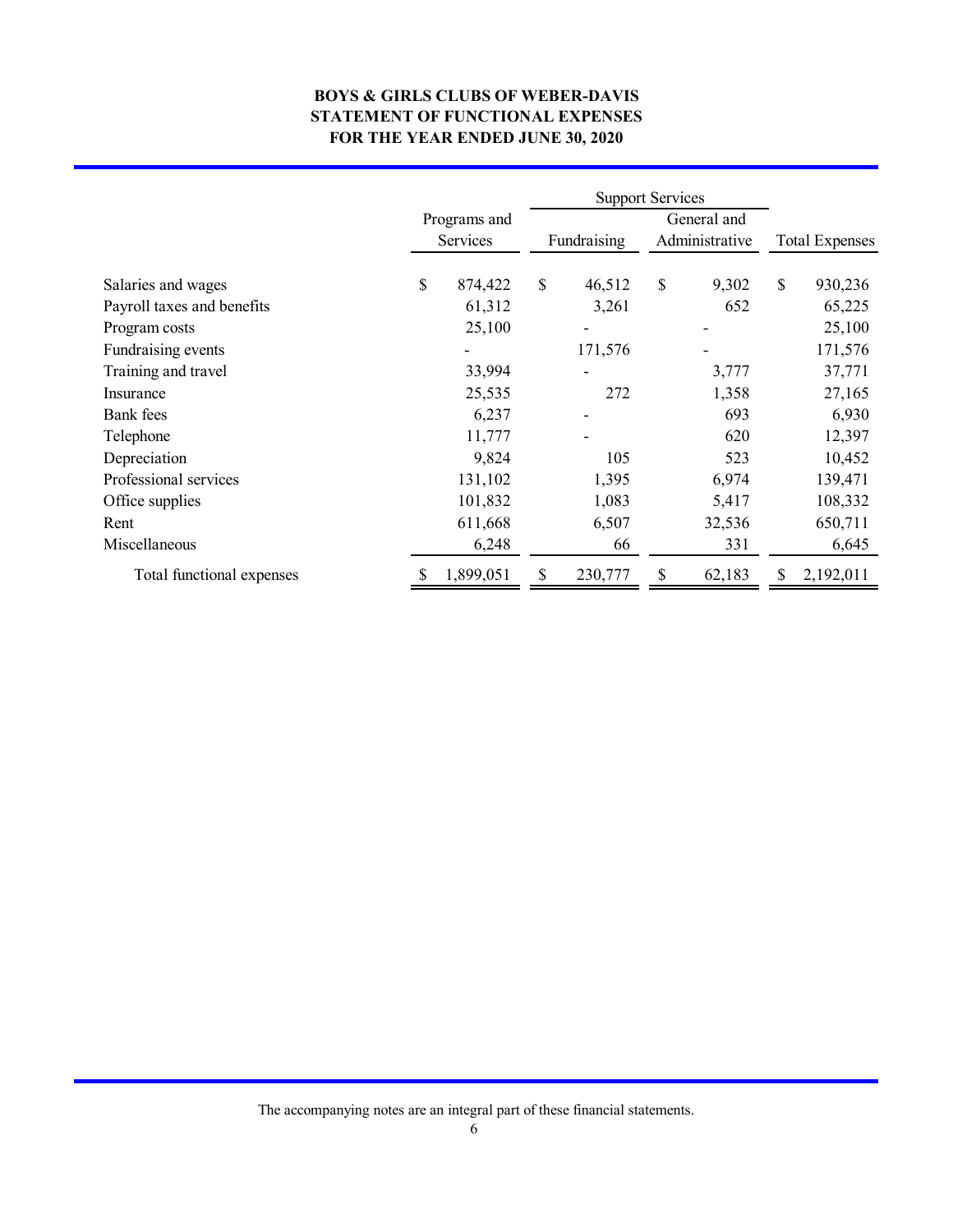## **BOYS & GIRLS CLUBS OF WEBER-DAVIS STATEMENTS OF CASH FLOWS FOR THE YEARS ENDED JUNE 30, 2021 AND 2020**

|                           |                |              | 2020       |
|---------------------------|----------------|--------------|------------|
| \$                        | 430,088        | $\mathbb{S}$ | 340,466    |
|                           | 1,295,447      |              | 829,520    |
|                           | 203,024        |              | 279,610    |
|                           | (867, 572)     |              | (981, 676) |
|                           | (787, 728)     |              | (496, 827) |
|                           | 273,259        |              | (28,907)   |
|                           |                |              |            |
|                           | (41, 859)      |              | (28, 525)  |
|                           | (41, 859)      |              | (28, 525)  |
|                           |                |              |            |
|                           |                |              | 251,800    |
|                           | $\overline{a}$ |              | 251,800    |
|                           | 231,400        |              | 194,368    |
|                           | 471,471        |              | 277,103    |
| $\boldsymbol{\mathsf{S}}$ | 702,871        | \$           | 471,471    |
|                           |                |              |            |
|                           |                |              |            |
| \$                        | 517,368        | \$           | 49,871     |
|                           |                |              |            |
|                           |                |              |            |
|                           | 21,210         |              | 10,451     |
|                           | (625, 721)     |              | (639, 721) |
|                           | 625,721        |              | 639,721    |
|                           | (174, 255)     |              | (77, 545)  |
|                           | 4,941          |              | 4,354      |
|                           | (94, 214)      |              | 8,942      |
|                           | (22, 787)      |              | 46,678     |
|                           | 20,996         |              | (51, 440)  |
|                           |                |              | (20, 218)  |
|                           | (244, 109)     |              | (78, 778)  |
| $\boldsymbol{\mathsf{S}}$ | 273,259        | \$           | (28,907)   |
|                           |                |              |            |

### **Supplemental schedule of non-cash investing and financing activities**

Interest expense paid - \$ - \$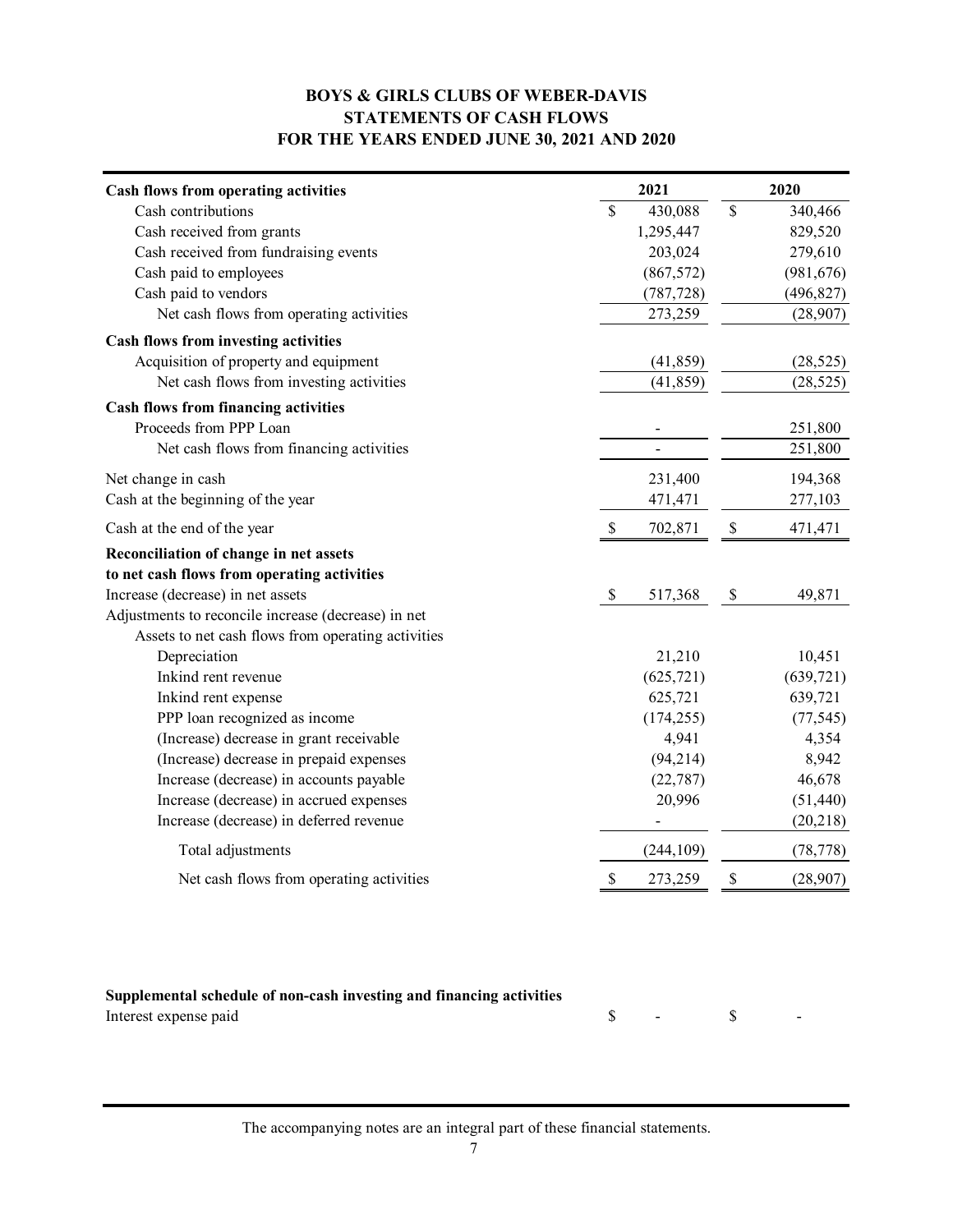## **1. NATURE OF ACTIVITIES AND SIGNIFICANT ACCOUNTING POLICIES**

This summary of significant accounting policies of Boys & Girls Club of Weber-Davis (Organization) is presented to assist in understanding the Organization's financial statements. The financial statements and notes are representations of the Organization's management, which is responsible for their integrity and objectivity. These accounting policies conform to accounting principles generally accepted in the United States of America.

## **Nature of Activities**

Boys & Girls Club of Weber-Davis is a nonprofit corporation. The Organization is a locally recognized provider of recreation and counseling services to the youth of Weber and Davis counties in the state of Utah.

## **Basis of Accounting**

The financial statements of the Organization have been prepared on the accrual basis of accounting and, accordingly, reflect all significant receivables, payables and other liabilities.

## **Basis of Presentation**

The financial statements of the Organization have been prepared on the accrual basis in accordance with accounting principles generally accepted in the United States of America. The financial statements are presented in accordance with Financials Accounting Standards Board (FASB) Accounting Standards Codification (ASC) 958 dated August 2016, and the provisions of the American Institute of Certified Public Accountants (AICPA) "Audit and Accounting Guide for Not-for-Profit Organizations" (the "Guide"). (ASC) 958-205 was effective January 1, 2018.

Under the provisions of the Guide, net assets and revenues, and gains and losses are classified based on the existence or absence of donor-imposed restrictions. Accordingly, the net assets of the Organization and changes therein are classified as follows:

Net assets without donor restrictions – Net assets that are not subject to donorimposed restrictions and may be expended for any purpose in performing the primary objectives of the Organization. The Organization's board may designate the assets without restrictions for specific operations purposes from time to time.

Net assets with donor restrictions – Net assets subject to stipulations imposed by donors and grantors. Some donor restrictions are temporary in nature; those restrictions will be met by actions of the Organization or by the passage of time.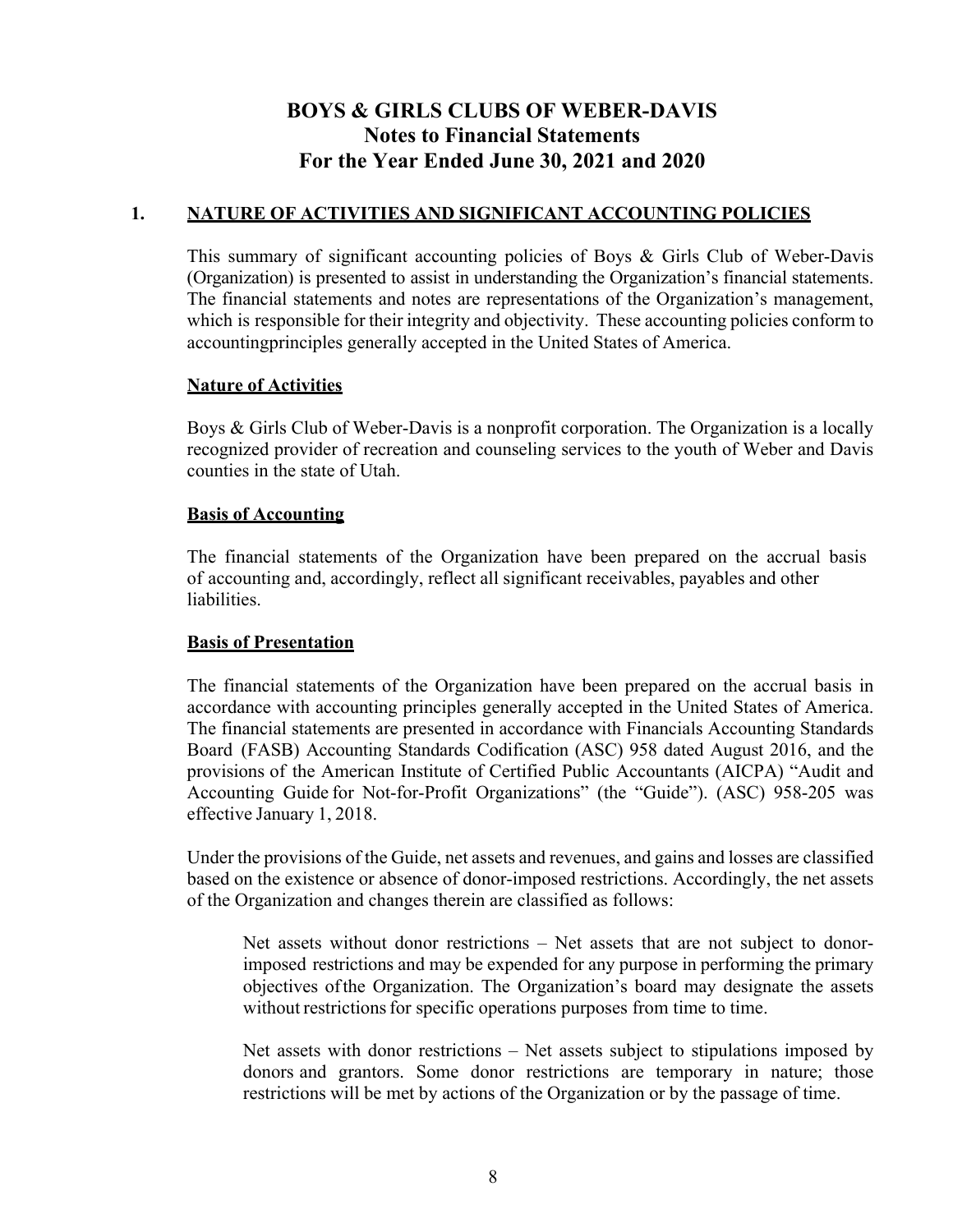# **1. NATURE OF ACTIVITIES AND SIGNIFICANT ACCOUNTING POLICIES (CONTINUED)**

### **Revenue Recognition/Source of Funding**

The provisions of the FASB's ASC Topic 606, *Revenue from Contracts with Customers,* have been analyzed. It has been concluded that no changes are necessary to conform with the new standard. The program service fees are recognized at a point in time when service is provided, technical ownership, risks, and rewards are transferred. Funds received in advance of providing the services are recorded as deferred income until the services are provided.

Contributions are recognized when pledged and recorded as net assets without donor restrictions or net assets with donor restrictions, depending on the existence and/or nature of any donor-imposed restrictions. Gifts of cash and other assets are reported with donor restricted support if they are received with donor stipulations that limit the use of the donated assets. When a restriction expires, that is, when a stipulated time restriction ends or a purpose restriction is accomplished, net assets with donor restrictions are reclassified to net assets without donor restrictions and reported in the statement of activities as net assets released from restrictions.

The Organization conducts special events in which a portion of the gross proceeds paid by the participant represents payment for the direct cost of the benefits received by the participant at the event. Unless a verifiable objective means exists to demonstrate otherwise, the fair value of meals and entertainment provided at special events is measured at the actual cost to the Organization. The direct costs of the special events, which ultimately benefit the donor rather than the Organization, are recorded as costs of direct donor benefits in the statement of activities.

#### **Use of Estimates**

The preparation of financial statements in conformity with accounting principles generally accepted in the United States of America requires management to make estimates and assumptions that affect the reported amounts of assets and liabilities at the date of the financial statements and the reported amounts of revenues and expenses during the reporting period. Actual results could differ from those estimates.

#### **Cash and Cash Equivalents**

For purposes of the statement of cash flows, cash equivalents, include time deposits, certificates of deposit, and all highly liquid debt instruments with original maturities of three months or less.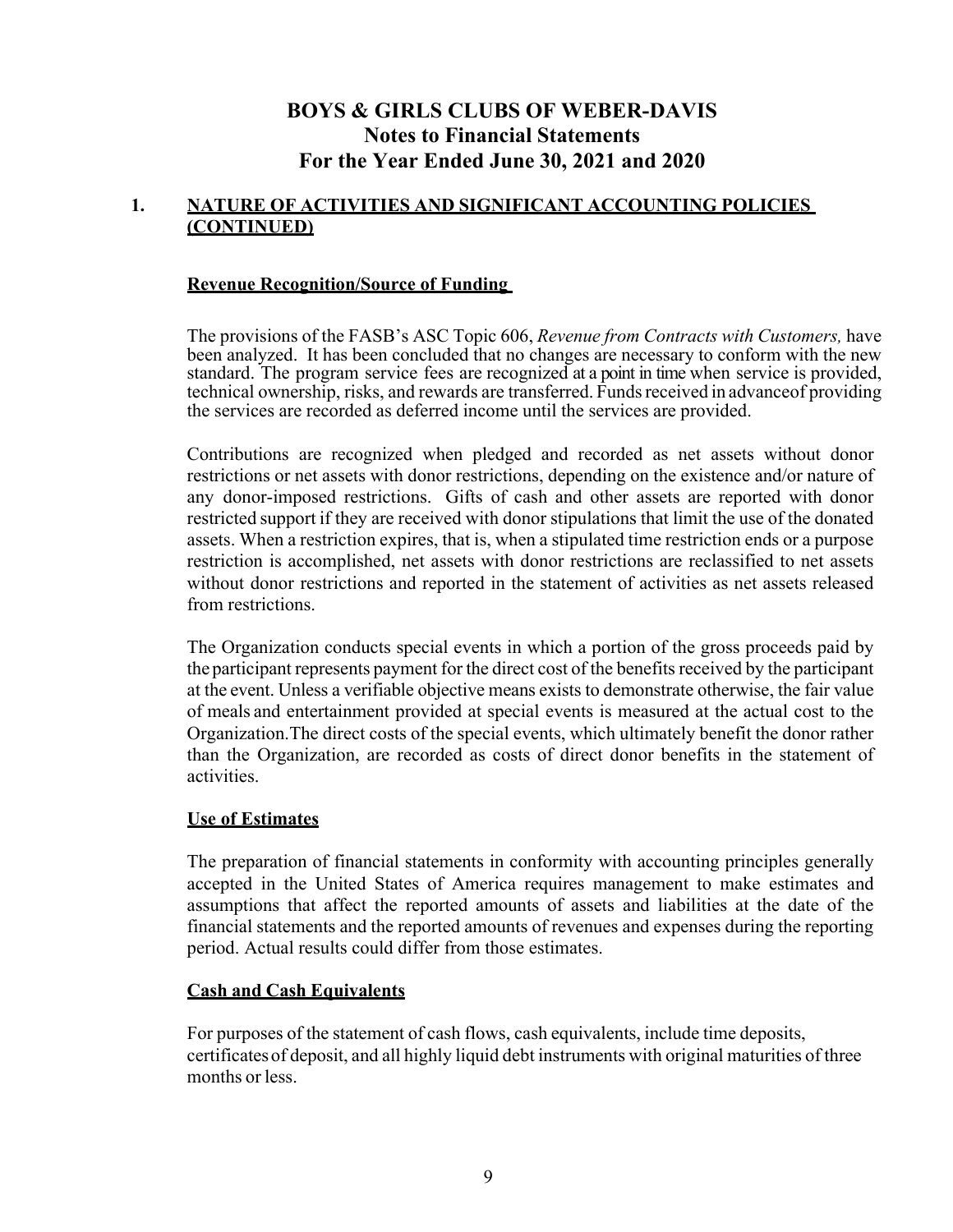# **1. NATURE OF ACTIVITIES AND SIGNIFICANT ACCOUNTING POLICIES (CONTINUED)**

## **Furniture, and Equipment and Software**

All major furniture, equipment and software expenditures purchased for more than \$1,000 are capitalized and recorded at cost. Donated furniture and equipment are recorded at their estimated fair values at the time of donation. Expenditures for maintenance and repairs are expensed as incurred. Furniture, equipment and software are depreciated on a straight-line basis over their estimated useful lives of three to ten years.

When furniture, equipment, and software are sold or otherwise disposed of, the related cost and accumulated depreciation are removed from the accounts and the resulting gain or loss is reflected in the statements of activities. Depreciation expense for the years ended June 30, 2021 and 2020, was \$21,210 and \$10,451, respectively.

## **Long-lived Assets**

Long-lived assets are reviewed for impairment whenever events or changes in circumstances indicate that the carrying amount of an asset may not be recoverable. Recoverability of assets to be held and used is measured by a comparison of the carrying amount of an asset to future undiscounted net cash flows expected to be generated by the asset. If such assets are considered to be impaired, the impairment to be recognized is measured by the amount by which the carrying amount of the assets exceeds the fair value of the assets. Assets to be disposed of are reported at the lower of the carrying amount or fair value less costs to sell. No impairment charges were recorded during the years ended June 30, 2021 and 2020.

## **Contributions**

Unconditional promises to give are recognized as contributions when pledged and recorded at the net present value of the amounts expected to be collected. Contributions are considered without donor restrictions use unless specifically restricted by the donor. Amounts received that are restricted for future periods or by the donor for specific purposes are reported as with donor restrictions support that if they are received with donor stipulations that limit the use of the donated asset.

When a donor-imposed time restriction ends or purpose restricted is accomplished, net assets with donor restrictions are reclassified to net assets without donor restrictions and reported in the accompanying statements of activities and changes in net assets as net assets released from restriction.

Donor-restricted contributions whose restrictions are met in the same year the contribution is received are reported as net assets without donor restrictions. Capital campaign contributions are considered temporarily restricted until the asset is placed into service.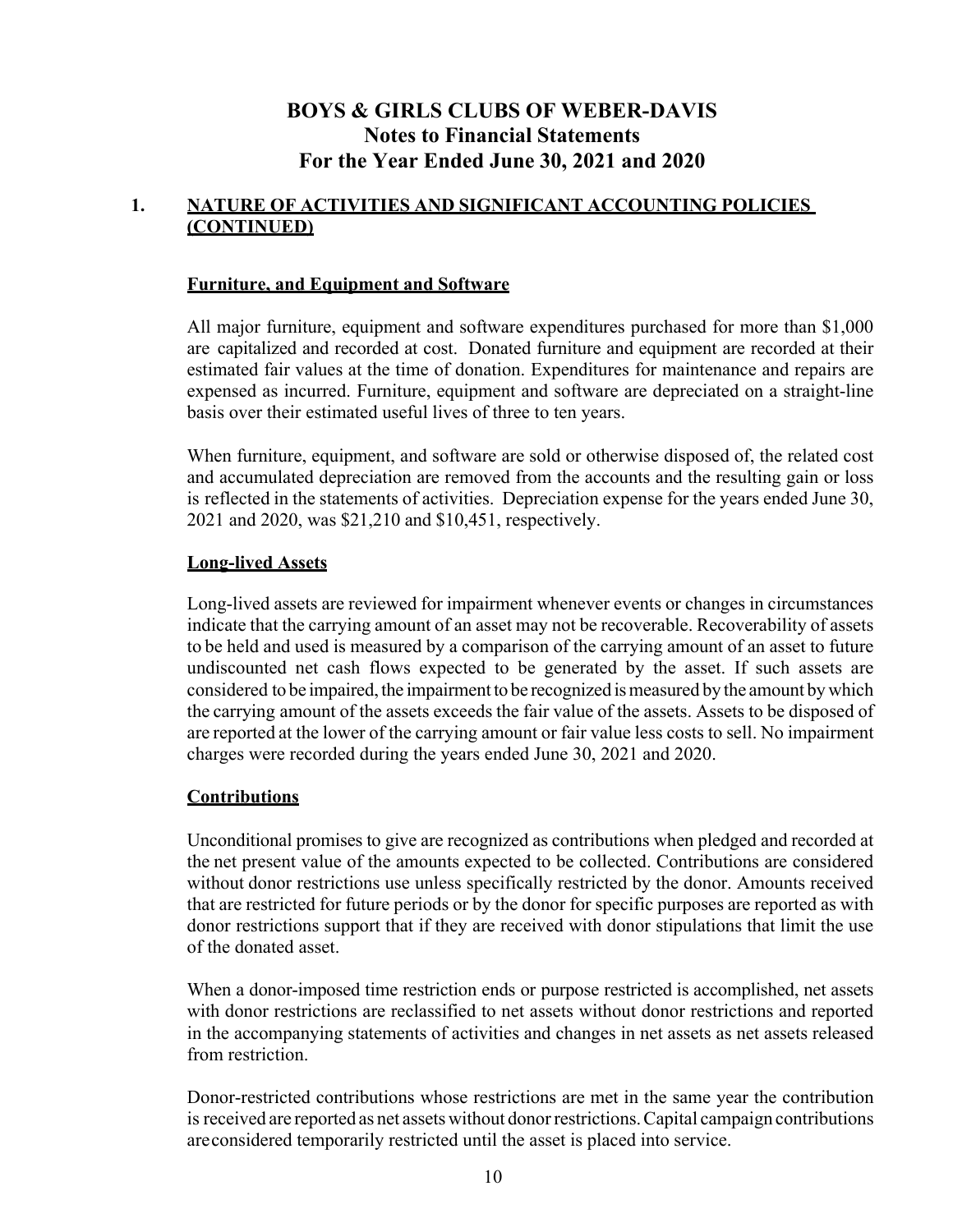## **1. NATURE OF ACTIVITIES AND SIGNIFICANT ACCOUNTING POLICIES (CONTINUED)**

### **Promises to give**

Promises to give are recorded at their estimated fair value. Amounts due later than one year, if any, are recorded at the present value of estimated future cash flows. The Organization estimates the allowance based on analysis of specific donors, taking into consideration the age of past due pledges and an assessment of the donor's ability to pay. At June 30, 2021 and 2020, management of the Organization considers all promises to be collectible; therefore, no allowance has been recorded, respectively.

### **Income Taxes**

The Organization is currently classified as a  $501(c)(3)$  public charity under the Internal Revenue Code. As a public charity, the Organization is exempt from income taxes and, accordingly, no provision for income taxes is included in the accompanying statements.

The Organization has adopted FASB ASC 740, *Accounting for Uncertainty in Income Taxes*. Management has determined FASB ASC 740 does not have a material impact on the financial statements.

The Organization is subject to routine audits by taxing jurisdictions; however, there are currently no audits for any tax periods in progress. The Organization believes it is no longer subject to income tax examinations for years prior to fiscal year 2018.

#### **Functional Allocation of Expenses**

The costs of providing the various programs and other activities have been summarized on a functional basis in the statements of functional expenses. Accordingly, certain costs have been allocated among the programs and supporting services benefited based on the inputs into the programs in relation to the associated cost.

## **Donated Goods and Services**

Donated services are recognized as contributions in accordance with Topic 958-605 of the FASB Accounting Standards Codification (FASB ASC 958-605), *Not-For-Profit Entities, Revenue Recognition* if the services create or enhance nonfinancial assets or require specialized skills, are performed by people with those skills and would otherwise be purchased by the Organization.

Volunteers also provide program services and fundraising services throughout the year that are not recognized as contributions in the financial statements because the recognition criteria under FASB ASC 958-605 were not met. Donated goods are recorded as contributions at their estimated fair values at the date of donation.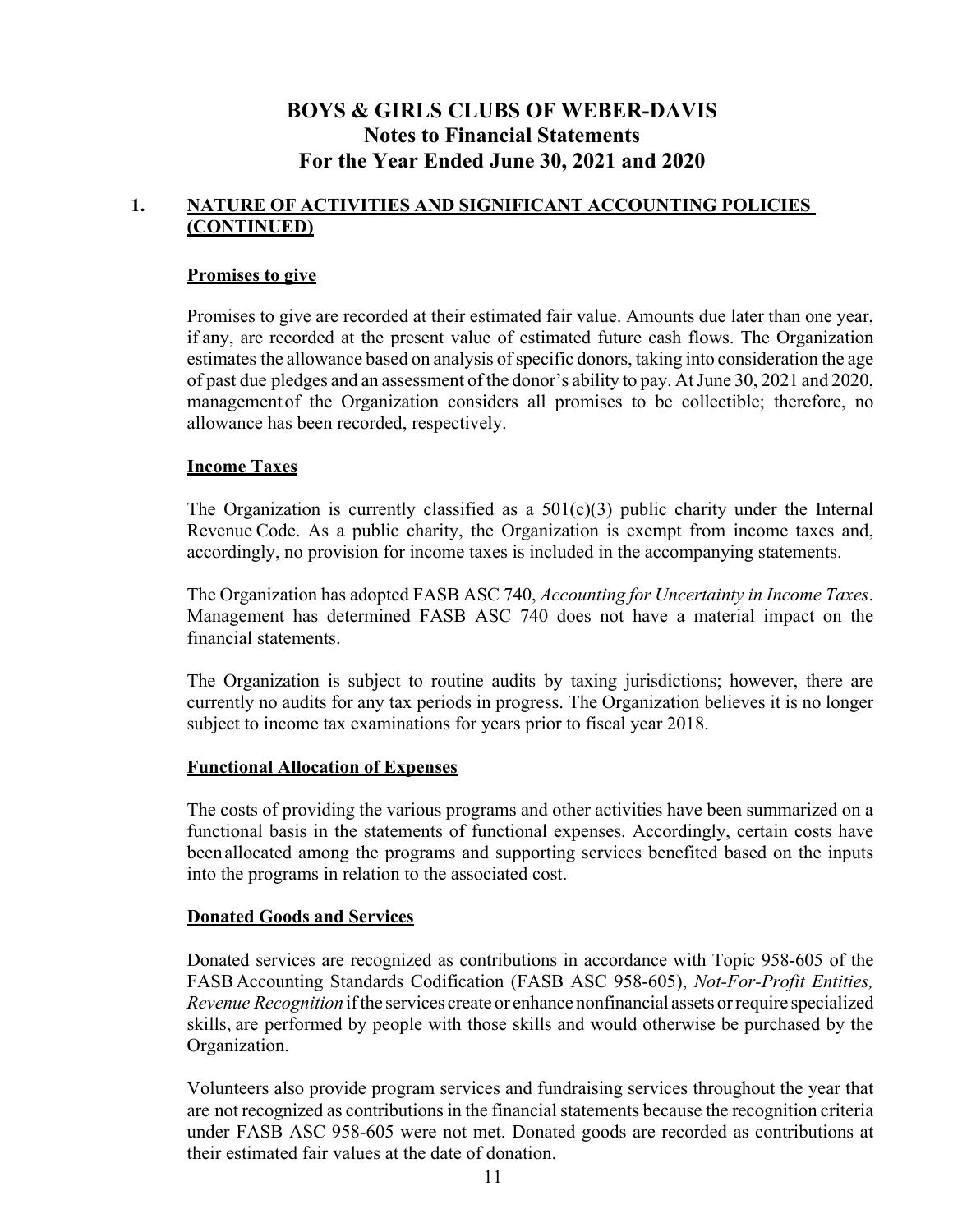## **1. NATURE OF ACTIVITIES AND SIGNIFICANT ACCOUNTING POLICIES (CONTINUED)**

## **Change in Accounting Principle**

In fiscal year 2021 the Organization adopted Accounting Standards Update (ASU) No. 2014- 09, Revenue from Contracts with Customers, which creates a single source of revenue guidance. The new standard provides accounting guidance for all revenue arising from contracts with customers and affects the entities that enter into contracts to provide goods and services to their customers (unless the contracts are in scope of other U.S. GAAP requirements, such as leasing literature).

The Organization has evaluated the impact of this statement and applied it prospectively. The implications of the standard have not had any impact on the measurement or recognition practices of revenue on the Organization. However, the Organization's method of handling revenue involves 1) identifying the contract, 2) identifying the performance obligations,  $3\bar{)}$ determining the transaction price, 4) allocating the transaction price to performance obligations, and 5) determining the satisfaction of the performance obligations. Additional disclosures are also required as a result of this ASU.

## **Upcoming Accounting Pronouncement**

In February 2016, the Financial Accounting Standards Board (FASB) issued Accounting Standards Update (ASU) No 2016-02, Leases (Topic 842), which amends existing accounting standards for lease accounting, including requiring lessees to recognize most leases on the balance sheet and making certain changes to lessor accounting. The new standard is effective for non-public entities for fiscal years beginning after December 15, 2021, and for interim periods therein with early adoption permitted. The Organization is currently evaluating the impact the new standard may have on its financial statements.

# **2. GRANTS RECEIVABLE**

Various grants and accounts receivable arise in the normal course of operations of the Organization. Receivables are due 30 days after the issuance of the invoice and are considered delinquent when 90 days past due. Interest is not charged on past due receivables. Receivables are charged to operations as they become uncollectible. The collectability of accounts receivable was assessed and management has determined there should be no allowance for doubtful accounts as of June 30, 2021 and 2020, respectively.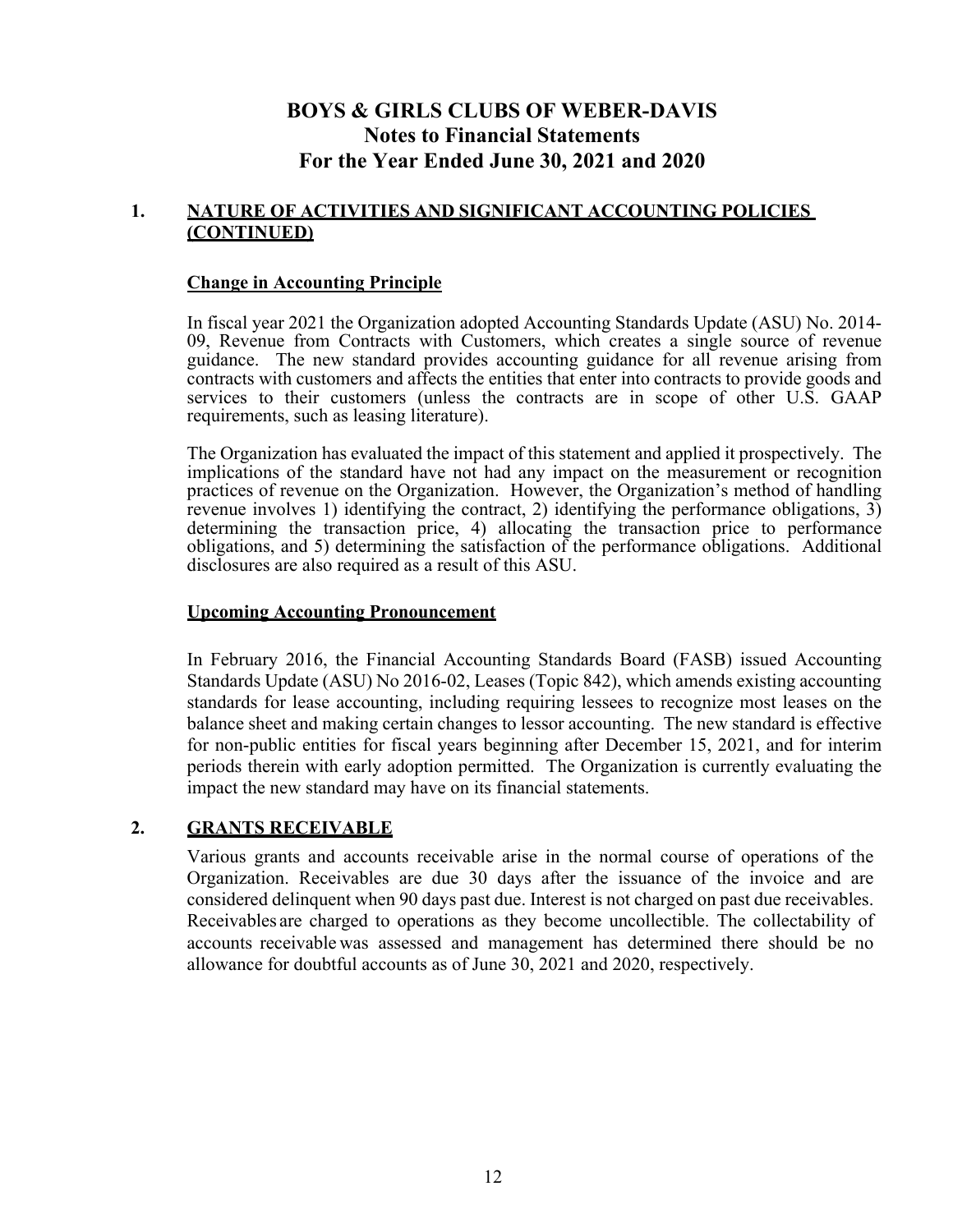# **3. CASH AND CASH EQUIVALENTS**

For purposes of the statement of financial position and the statement of cash flows, cash and cash equivalents consist of cash and other highly liquid resources, such as investments in certificates of deposit and money market funds, with an original maturity of three months or less when purchased. Assets reserved for property improvements on the statements of financial position include restricted cash received with restrictions imposed by donors (but not yet spent) for property improvements. The following table provides a reconciliation of cash, cash equivalents, restricted cash, and restricted cash equivalents reported within the statements of financial position that sum to the totals of the same such amounts in the statements of cash flows.

|                                    | 2021       | 2020      |
|------------------------------------|------------|-----------|
| Cash and cash equivalents          | \$617,637  | \$436,421 |
| Restricted cash - current          | 35,184     | 35,050    |
| Restricted cash - Layton expansion | 50,050     |           |
|                                    | \$ 702,871 | \$471,471 |

# **4. PREPAID EXPENSES**

The Organization has entered into a lease agreement and in December of 2020, they prepaid rent and utilities at a total of \$107,750. The monthly rent is \$2,750 and the utilities is \$500. This prepayment will provide the rent for 3 years and utilities for a year from December of 2020; therefore, a portion of this prepaid expense is reported as a long-term asset, for the rent, as it will not be used within one year.

# **5. RELATED PARTY TRANSACTIONS**

The Organization has been dependent upon certain individuals, directors and other related parties to provide capital, management services, assistance in finding new sources for support and guidance in the development of the Organization's operations. The related parties have generally provided services and incurred expenses on behalf of the Organization or have provided the necessary support to allow the Organization to continue pursuing its goals.

The Organization paid annual dues to Boys & Girls Club of America of \$9,144 and \$8,306 for the years ended June 30, 2021 and 2020, respectively. The Organization owed \$0 and \$0, respectively, to the Boys & Girls Club of America at June 30, 2021 and 2020.

## **6. RESTRICTIONS ON NET ASSETS**

As of June 30, 2021 and 2020, the Organization had \$965,035 and \$437,801, respectively, of net assets without donor restrictions and \$85,234 and \$45,050, respectively, of net assets with donor restrictions for the following purposes: \$35,184 grant funding restricted for FY 2021, \$50,050 for future projects in Davis County.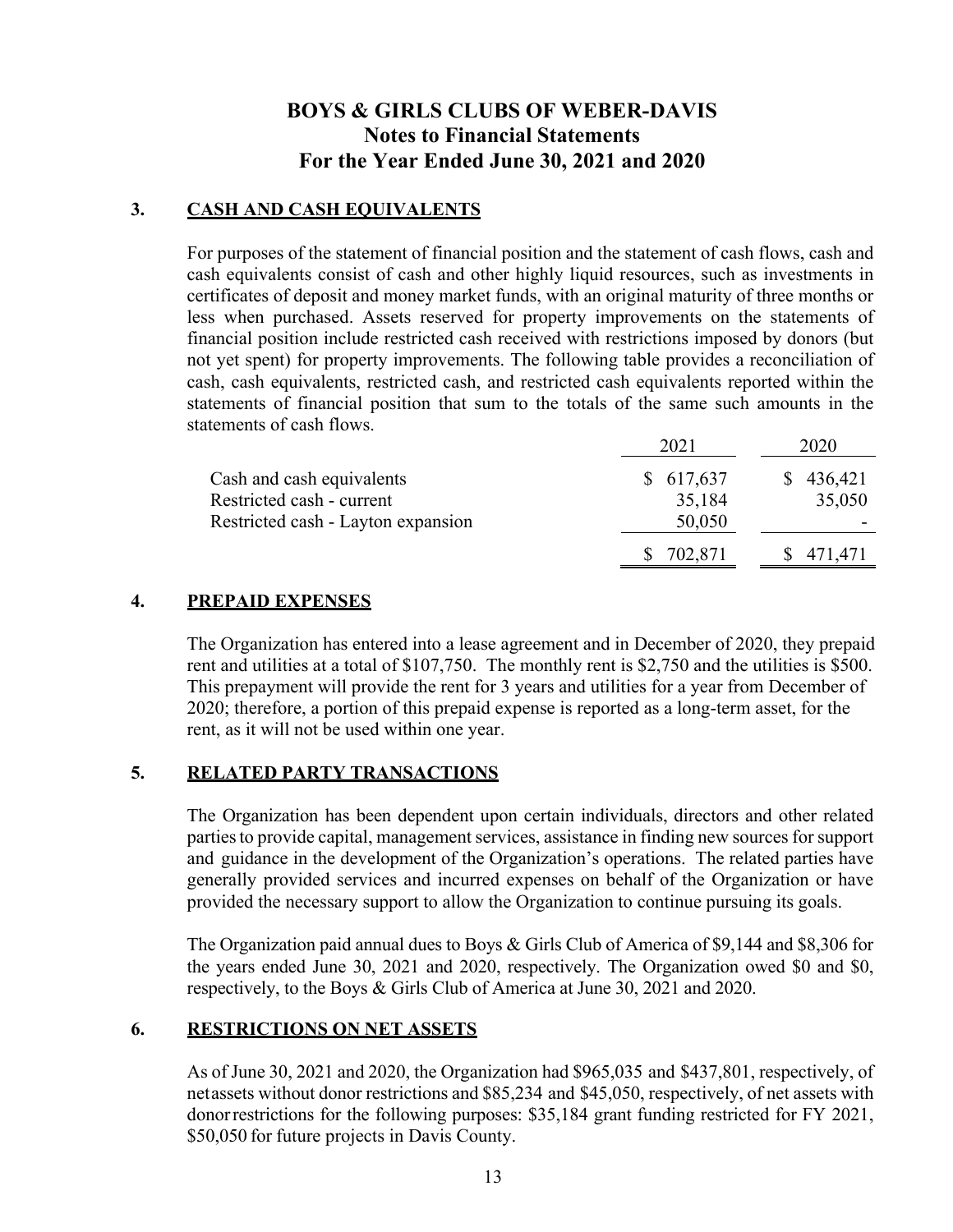### **7. DISAGGREGATION OF REVENUE AND PERFORMANCE OBLIGATIONS**

The Organization considers performance obligations to be the rendering of services to its participants or fulfillment of grant obligations according to those contracts. When the services are rendered the obligations have been satisfied and revenue is recognized at that point in time. Transaction prices and amounts are allocated to the per

Transaction price and amounts allocated to performance obligations as the services are rendered.

Donations without performance obligations are recognized as revenue when the promise to give is awarded or the money is received.

A disaggregation of revenues based on the performance obligations is displayed below:

| Performance obligations satisfied at a point in time | 2021          | 2020          |
|------------------------------------------------------|---------------|---------------|
|                                                      |               |               |
| Donated materials and services                       | \$<br>943,486 | \$<br>698,877 |
| Grants and governmental assistance                   | 1,504,945     | 902,711       |
| Public support                                       | 63,423        | 297,497       |
| Other income                                         | 7,900         | 515           |
| Event income                                         | 203,024       | 279,610       |
| Total revenues                                       | \$2,722,778   | \$2,179,210   |
|                                                      |               |               |
| Performance obligations satisfied over time          | 2021          | 2020          |
|                                                      |               |               |
| Donated materials and services                       | \$            | \$            |
| Grants and governmental assistance                   |               |               |
| Public support                                       |               |               |
| Other income                                         |               |               |
| Event income                                         |               |               |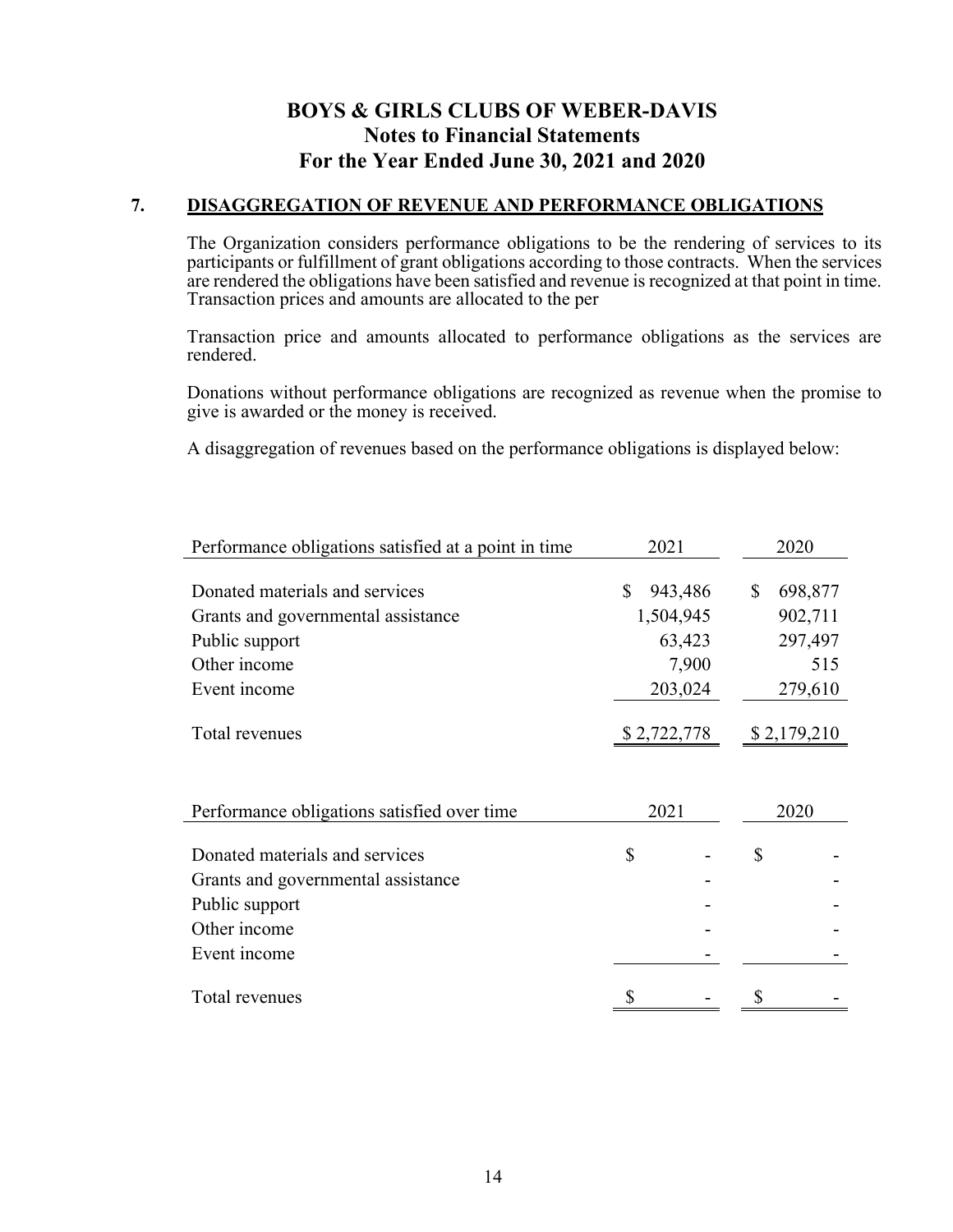# **8. CONTRACT BALANCES**

The timing of revenue recognition, billings, and cash collections results in billed accounts receivable, unbilled receivables (contract assets), and customer advances and deposits (contract liabilities) on the Statement of Financial Position.

The beginning and ending contract balances were as follows:

|                       | 2021      | 2020      |
|-----------------------|-----------|-----------|
| Receivables           | \$215,845 | \$222,871 |
| Unbilled receivables  | ۰         |           |
| Advances and deposits | -         |           |
|                       | 215,845   | 222,871   |

No revenue was recognized for the years ended June 30, 2021 and 2020 that that was included in the contract liability balance at the beginning of each year, respectively

# **9. DONATED OFFICE SPACE**

The Organization has various locations in Weber and Davis counties in the state of Utah. These locations include facilities where the Organization provides programs to the kids in the Organization and an administrative office building. All of the rent is donated and each lease is on a month-to-month basis.

For the fiscal years ended June 30, 2021 and 2020, total rent expense, including common area maintenance costs, was \$585,725 and \$650,711, respectively.

# **10. OPERATING LEASES**

In December 2020 the Organization entered into a lease agreement for an office space in Ogden Utah. This lease charged an amount of \$72,000 for the first year, \$27,000 for the second year, and the third year's rent will be donated to the Organization. The full amount of cost was paid at the inception of the lease at an average rate of \$2,750 per month in rent and \$500 in utilities. There are no future obligations with this lease.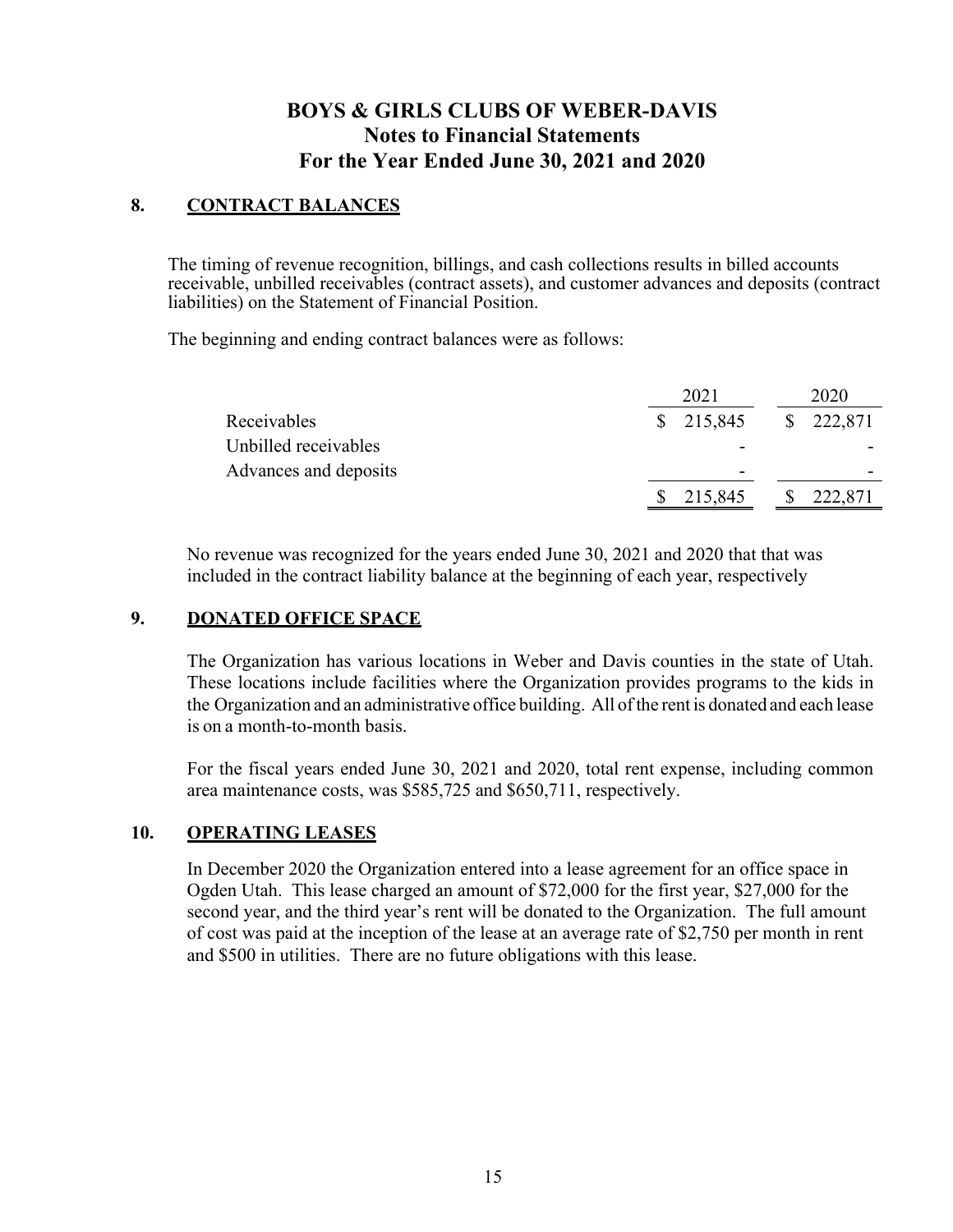# **11. CONCENTRATIONS OF CREDIT RISK**

The Organization maintains its bank accounts with two financial institutions. Throughout the year the cash balance fluctuates and savings may, at times, exceed federally insured limits. At June 30, 2021 and 2020, bank balances exceeded the federally insured limits by \$270,013 and \$0, respectively.

At June 30, 2021, approximately 76 percent of total receivables (excluding donated materials and services) were due from two donors. At June 30, 2020, approximately 58 percent of total receivables (excluding donated materials and services) were due from four donors.

# **12. RETIREMENT SAVINGS PLAN**

The Organization maintained a 401(k) plan for all eligible full-time employees. In 2019, the plan was changed to a safe harbor plan. On the first of January 2021 the Organization changed the 401(k) plan to a Simple IRA plan. Prior to this date, there was no required match by the Company. The current plan is funded by voluntary employee contributions and a required safe harbor match by the Organization. The Organization contributed \$5,346 and \$5,209 to the retirement plan during the year ended June 30, 2021 and 2020. As of June 30, 2021 and 2020, the Company had a payable of \$0 and \$3,707 for amounts due under the plan.

# **13. DONATED MATERIALS AND SERVICES**

The Organization records the value of donated materials or services when there is an objective basis available to measure the value of the material and services. The value of these donated goods and services are also included in expenses. Donated materials and services included in the statements of activities for the fiscal years ended June 30 were:

|                                | 2021 |         | 2020                     |
|--------------------------------|------|---------|--------------------------|
| Rent                           |      | 625,721 | 639,721                  |
| <b>Scarecrow Donations</b>     |      | 39,516  | 59,156                   |
| <b>Other General Donations</b> |      | 48,054  | $\overline{\phantom{0}}$ |
|                                |      | 713,291 | 698,877                  |

No amounts have been reflected in the financial statements for volunteer services as no objective basis is available to measure the value of these services. Nevertheless, a substantial number of volunteers donated significant amounts of time to the Organization's programs and fundraising efforts.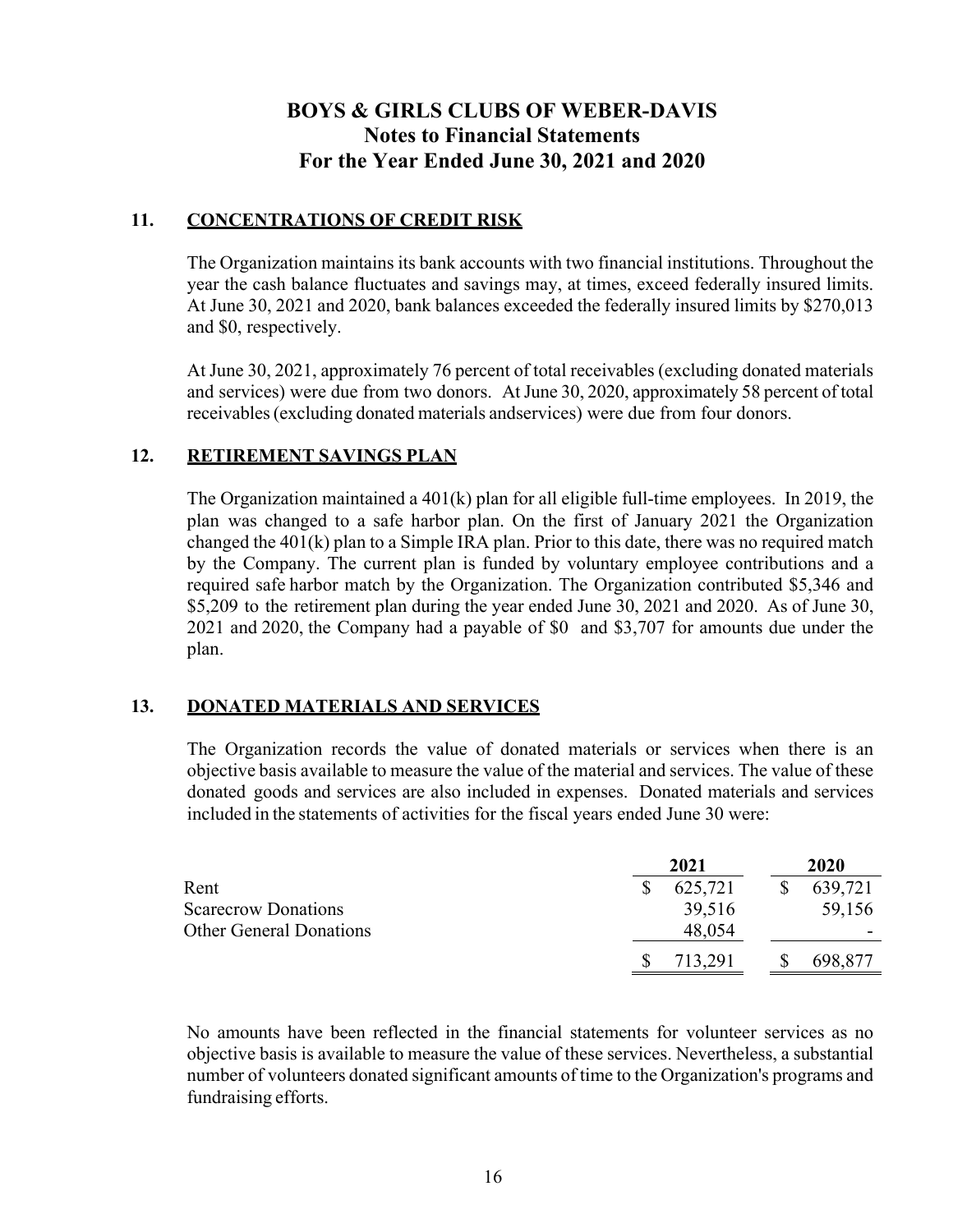# **14. LIQUIDITY AND AVAILABILITY OF FUNDS**

The Organization's financial assets available for general expenditure, that is, without donor or other restrictions limiting their use, within one year of the statement of financial position date, areas follows:

|                                                   | 2021      | 2020    |
|---------------------------------------------------|-----------|---------|
|                                                   |           |         |
| Cash and cash equivalents                         | 652,821   | 471,471 |
| Accounts receivable                               | 215,845   | 222,871 |
| Other current assets                              | 48,674    |         |
| Less amounts not available to be used within one. |           |         |
| year:                                             |           |         |
| Donor-restricted funds                            | (35, 184) |         |
|                                                   |           |         |
|                                                   | 882,156   | 694,342 |

# **15. CONTINGENT LIABILITIES**

The Organization has not fully complied with certain requirements applicable to its financial awards program. Consequently, some costs may subsequently be disallowed by the affected funding agency. The amount of costs that may subsequently be disallowed, if any, and any potential liability to the funding agency cannot be reasonably estimated.

# **16. DATE OF MANAGEMENT'S REVIEW**

Subsequent events were evaluated through November 10, 2021, which is the date the financial statements were available to be issued. From their review, management has determined that there were no significant recognizable subsequent events that were not properly disclosed.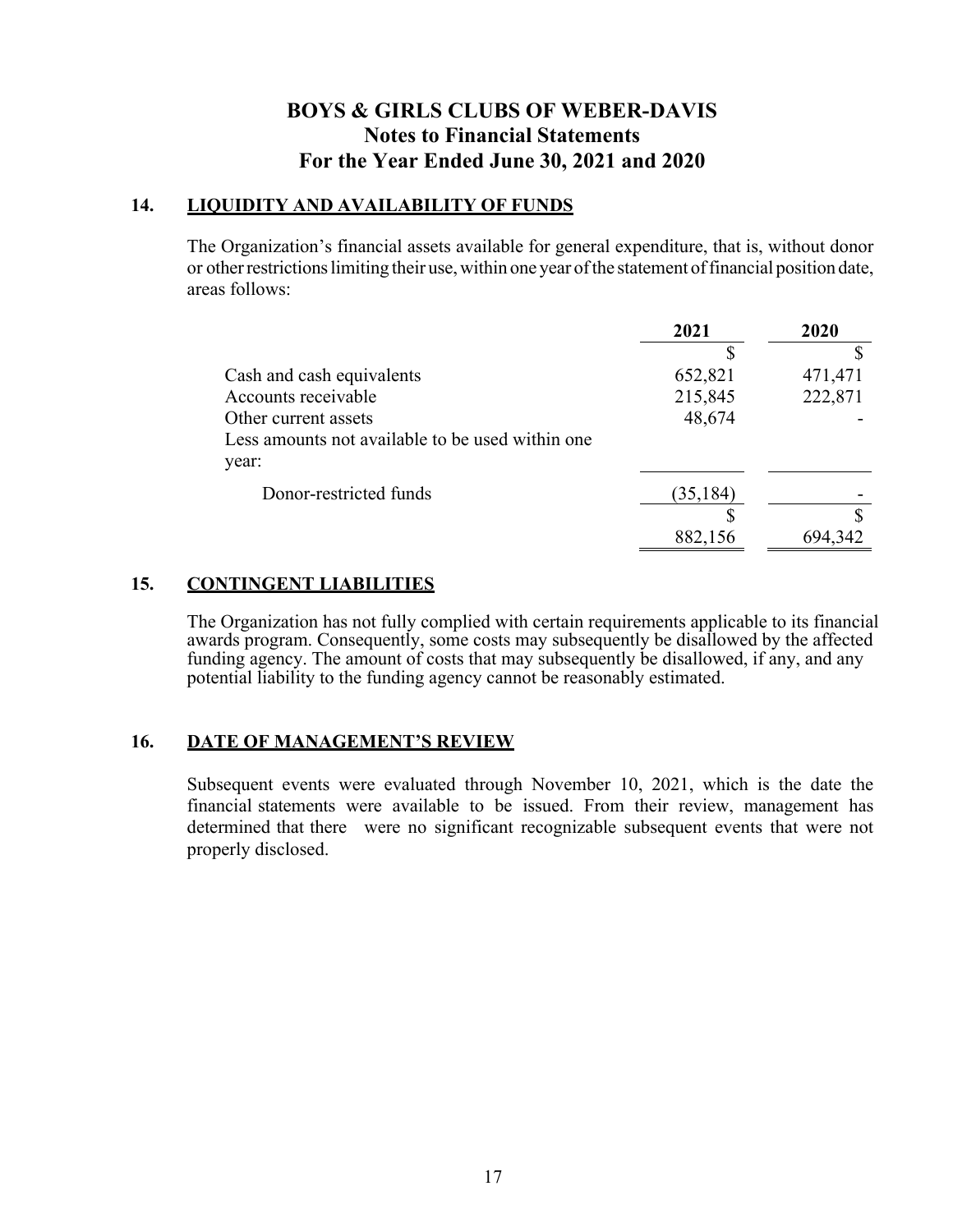

### **INDEPENDENT AUDITOR'S REPORT ON INTERNAL CONTROL OVER FINANCIAL REPORTING AND ON COMPLIANCE AND OTHER MATTERS BASED ON AN AUDIT OF FINANCIAL STATEMENTS PERFORMED IN ACCORDANCE WITH** *GOVERNMENT AUDITING STANDARDS*

To the Board of Trustees of Boys & Girls Clubs of Weber-Davis

We have audited, in accordance with the auditing standards generally accepted in the United States of America and the standards applicable to financial audits contained in *Government Auditing Standards* issued by the Comptroller General of the United States, the financial statements of Boys & Girls Clubs of Weber-Davis (a nonprofit organization), which comprise the statement of financial position as of June 30, 2021, and the related statements of activities, functional expenses,ic and cash flows for the year then ended, and the related notes to the financial statements, and have issued our report thereon dated November 10, 2021.

#### **Internal Control Over Financial Reporting**

In planning and performing our audit of the financial statements, we considered Boys & Girls Clubs of Weber-Davis's internal control over financial reporting (internal control) as a basis for designing audit procedures that are appropriate in the circumstances for the purpose of expressing our opinion on the financial statements, but not for the purpose of expressing an opinion on the effectiveness of Boys & Girls Clubs of Weber-Davis's internal control. Accordingly, we do not express an opinion on the effectiveness of Boys & Girls Clubs of Weber-Davis's internal control.

A *deficiency in internal control* exists when the design or operation of a control does not allow management or employees, in the normal course of performing their assigned functions, to prevent, or detect and correct, misstatements on a timely basis. A *material weakness* is a deficiency, or a combination of deficiencies, in internal control such that there is a reasonable possibility that a material misstatement of the entity's financial statements will not be prevented, or detected and corrected, on a timely basis. A *significant deficiency* is a deficiency, or a combination of deficiencies, in internal control that is less severe than a material weakness, yet important enough to merit attention by those charged with governance.

Our consideration of internal control was for the limited purpose described in the first paragraph of this section and was not designed to identify all deficiencies in internal control that might be material weaknesses or significant deficiencies and therefore, material weaknesses or significant deficiencies may exist that have not been identified. Given these limitations, during our audit we did not identify any deficiencies in internal control that we consider to be material weaknesses. We did identify a deficiency in internal control, described in the accompanying schedule of findings and questioned costs as items 2020-01 that we consider to be a significant deficiency.

#### **Compliance and Other Matters**

As part of obtaining reasonable assurance about whether Boys & Girls Clubs of Weber-Davis's financial statements are free from material misstatement, we performed tests of its compliance with certain provisions of laws, regulations, contracts, and grant agreements, noncompliance with which could have a direct and material effect on the financial statements. However, providing an opinion on compliance with those provisions was not an objective of our audit, and accordingly, we do not express such an opinion.

ROYCE J. RICHARDS, J.D., CPA | RYAN R. CHILD, CPA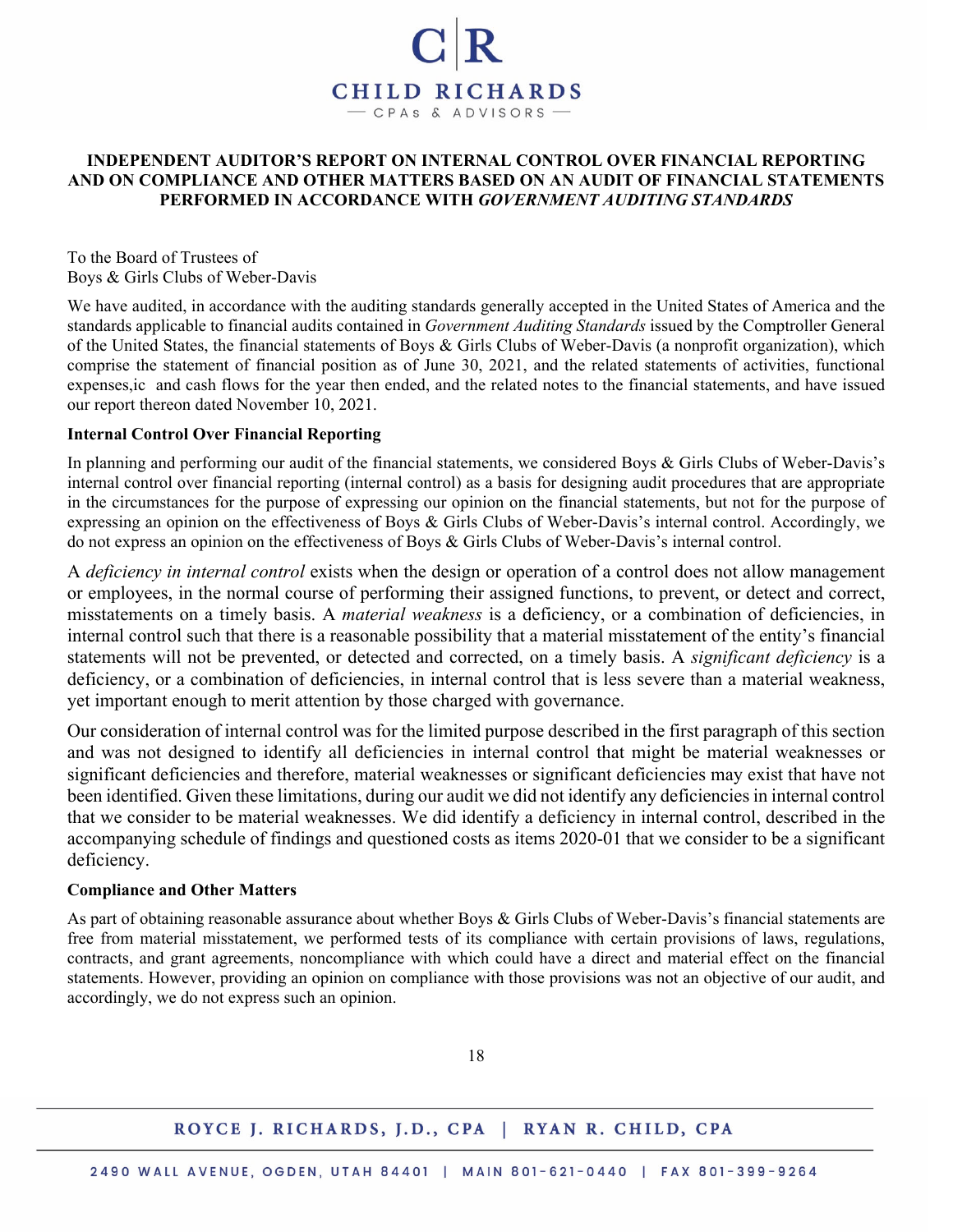#### **Boys & Girls Clubs of Weber-Davis's Response to Findings**

Boys & Girls Clubs of Weber-Davis's response to the findings identified in our audit is described in the accompanying schedule of findings and questioned costs. Boys & Girls Clubs of Weber-Davis's response was not subjected to the auditing procedures applied in the audit of the financial statements and, accordingly, we express no opinion on it.

#### **Purpose of this Report**

The purpose of this report is solely to describe the scope of our testing of internal control and compliance and the results of that testing, and not to provide an opinion on the effectiveness of the organization's internal control or on compliance. This report is an integral part of an audit performed in accordance with *Government Auditing Standards* in considering the organization's internal control and compliance. Accordingly, this communication is not suitable for any other purpose.

Child, Richards CPAs & Advisors

Ogden, Utah November 10, 2021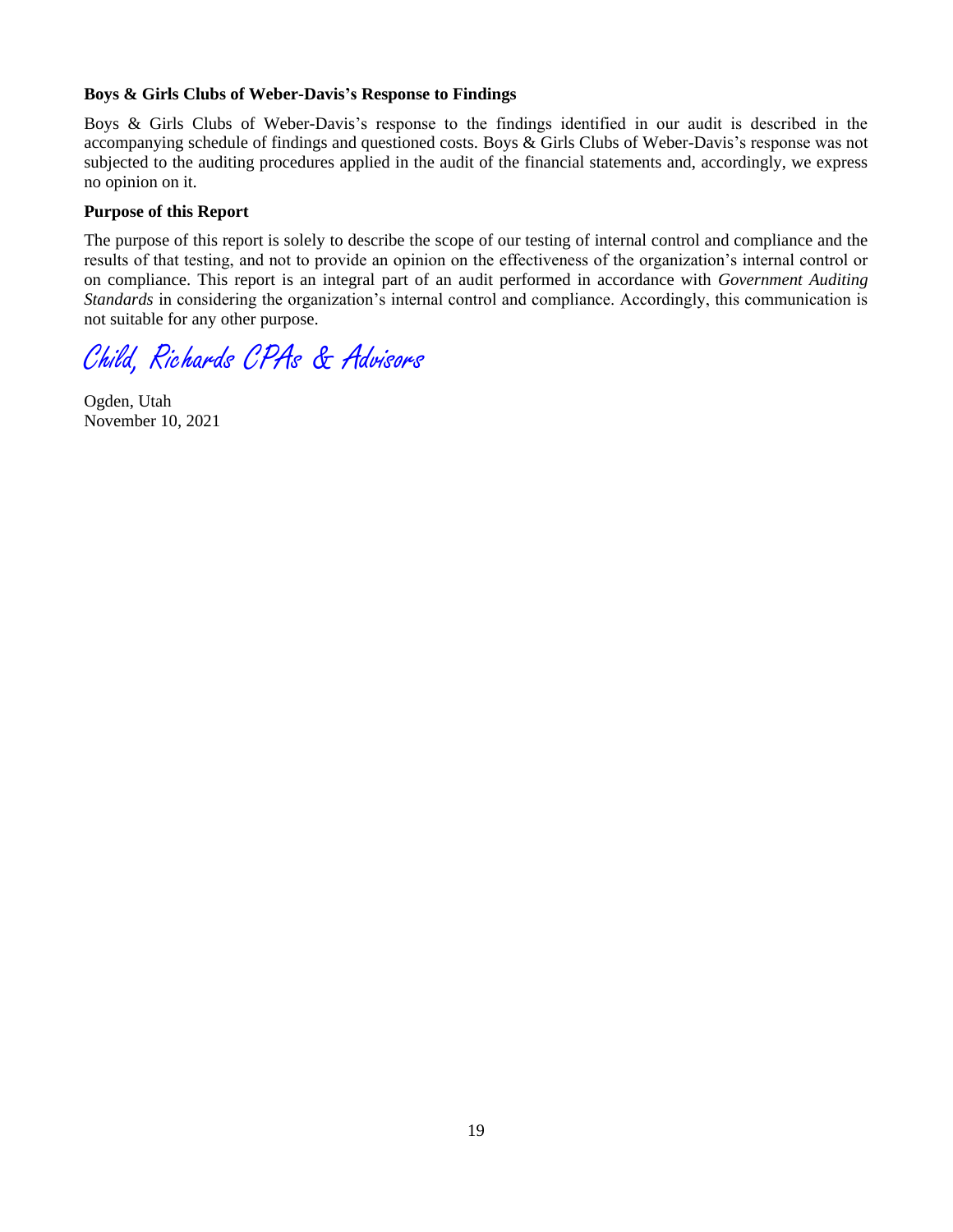

#### **INDEPENDENT AUDITOR'S REPORT ON COMPLIANCE FOR EACH MAJOR PROGRAM AND ON INTERNAL CONTROL OVER COMPLIANCE REQUIRED BY THE UNIFORM GUIDANCE**

To the Board of Trustees and management of Boys & Girls Clubs of Weber-Davis

#### **Report on Compliance for Each Major Federal Program**

We have audited Boys & Girls Clubs of Weber-Davis's compliance with the types of compliance requirements described in the *OMB Compliance Supplement* that could have a direct and material effect on each of Boys & Girls Clubs of Weber-Davis's major federal programs for the year ended June 30, 2021. Boys & Girls Clubs of Weber-Davis's major federal programs are identified in the summary of auditor's results section of the accompanying schedule of findings and questioned costs.

#### *Management's Responsibility*

Management is responsible for compliance with federal statutes, regulations, and the terms and conditions of its federal awards applicable to its federal programs.

#### *Auditor's Responsibility*

Our responsibility is to express an opinion on compliance for each of Boys & Girls Clubs of Weber-Davis's major federal programs based on our audit of the types of compliance requirements referred to above. We conducted our audit of compliance in accordance with auditing standards generally accepted in the United States of America; the standards applicable to financial audits contained in *Government Auditing Standards*, issued by the Comptroller General of the United States; and the audit requirements of Title 2 U.S. *Code of Federal Regulations* Part 200, *Uniform Administrative Requirements, Cost Principles, and Audit Requirements for Federal Awards* (Uniform Guidance). Those standards and the Uniform Guidance require that we plan and perform the audit to obtain reasonable assurance about whether noncompliance with the types of compliance requirements referred to above that could have a direct and material effect on a major federal program occurred. An audit includes examining, on a test basis, evidence about Boys & Girls Clubs of Weber-Davis's compliance with those requirements and performing such other procedures as we considered necessary in the circumstances.

We believe that our audit provides a reasonable basis for our opinion on compliance for each major federal program. However, our audit does not provide a legal determination of Boys & Girls Clubs of Weber-Davis's compliance.

#### *Opinion on Each Major Federal Program*

In our opinion, Boys & Girls Clubs of Weber-Davis complied, in all material respects, with the types of compliance requirements referred to above that could have a direct and material effect on each of its major federal programs for the year ended June 30, 2021.

#### *Other Matters*

The results of our auditing procedures did not disclose instances of noncompliance, which would be required to be reported in accordance with the Uniform Guidance. Our opinion on each major federal program is not modified with respect to these matters.

# ROYCE J. RICHARDS, J.D., CPA | RYAN R. CHILD, CPA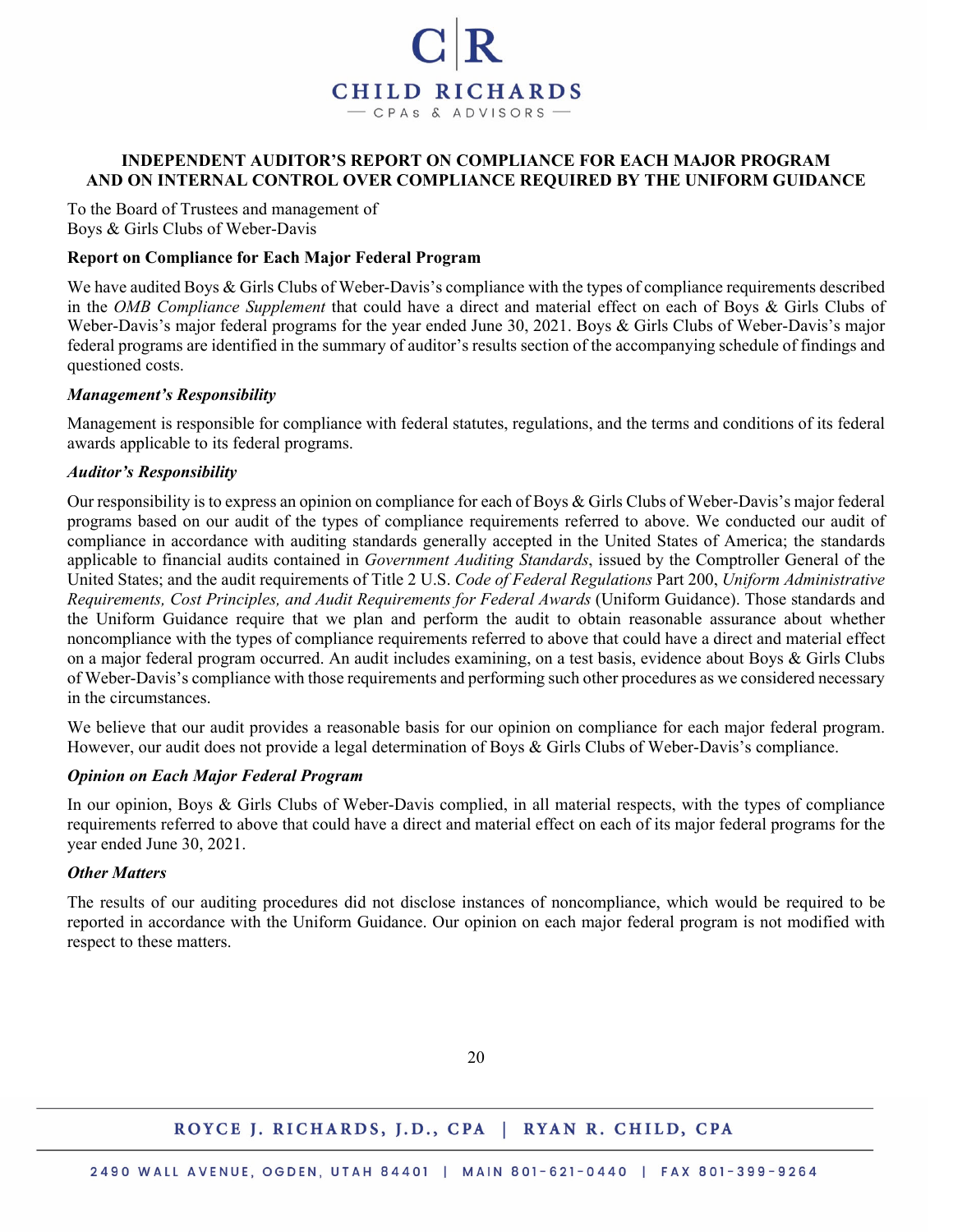#### **Report on Internal Control Over Compliance**

Management of Boys & Girls Clubs of Weber-Davis is responsible for establishing and maintaining effective internal control over compliance with the types of compliance requirements referred to above. In planning and performing our audit of compliance, we considered Boys & Girls Clubs of Weber-Davis's internal control over compliance with the types of requirements that could have a direct and material effect on each major federal program to determine the auditing procedures that are appropriate in the circumstances for the purpose of expressing an opinion on compliance for each major federal program and to test and report on internal control over compliance in accordance with the Uniform Guidance, but not for the purpose of expressing an opinion on the effectiveness of internal control over compliance. Accordingly, we do not express an opinion on the effectiveness of Boys & Girls Clubs of Weber-Davis's internal control over compliance.

Our consideration of internal control over compliance was for the limited purpose described in the preceding paragraph and was not designed to identify all deficiencies in internal control over compliance that might be material weaknesses or significant deficiencies and therefore, material weaknesses or significant deficiencies may exist that were not identified. However, as discussed below, we did identify certain deficiencies in internal control over compliance that we consider to be material weaknesses and significant deficiencies.

A *deficiency in internal control over compliance* exists when the design or operation of a control over compliance does not allow management or employees, in the normal course of performing their assigned functions, to prevent, or detect and correct, noncompliance with a type of compliance requirement of a federal program on a timely basis. A *material weakness in internal control over compliance* is a deficiency, or a combination of deficiencies, in internal control over compliance, such that there is a reasonable possibility that material noncompliance with a type of compliance requirement of a federal program will not be prevented, or detected and corrected, on a timely basis.

A *significant deficiency in internal control over compliance* is a deficiency, or a combination of deficiencies, in internal control over compliance with a type of compliance requirement of a federal program that is less severe than a material weakness in internal control over compliance, yet important enough to merit attention by those charged with governance. We consider the deficiency in internal control over compliance described in the accompanying schedule of findings and questioned costs as items 2021-02 to be a significant deficiency.

Boys & Girls Clubs of Weber-Davis's response to the internal control over compliance finding identified in our audit is described in the accompanying schedule of findings and questioned costs. Boys & Girls Clubs of Weber-Davis's response was not subjected to the auditing procedures applied in the audit of compliance and, accordingly, we express no opinion on the response.

The purpose of this report on internal control over compliance is solely to describe the scope of our testing of internal control over compliance and the results of that testing based on the requirements of the Uniform Guidance. Accordingly, this report is not suitable for any other purpose.

Child, Richards CPAs & Advisors

Ogden, Utah November 10, 2021